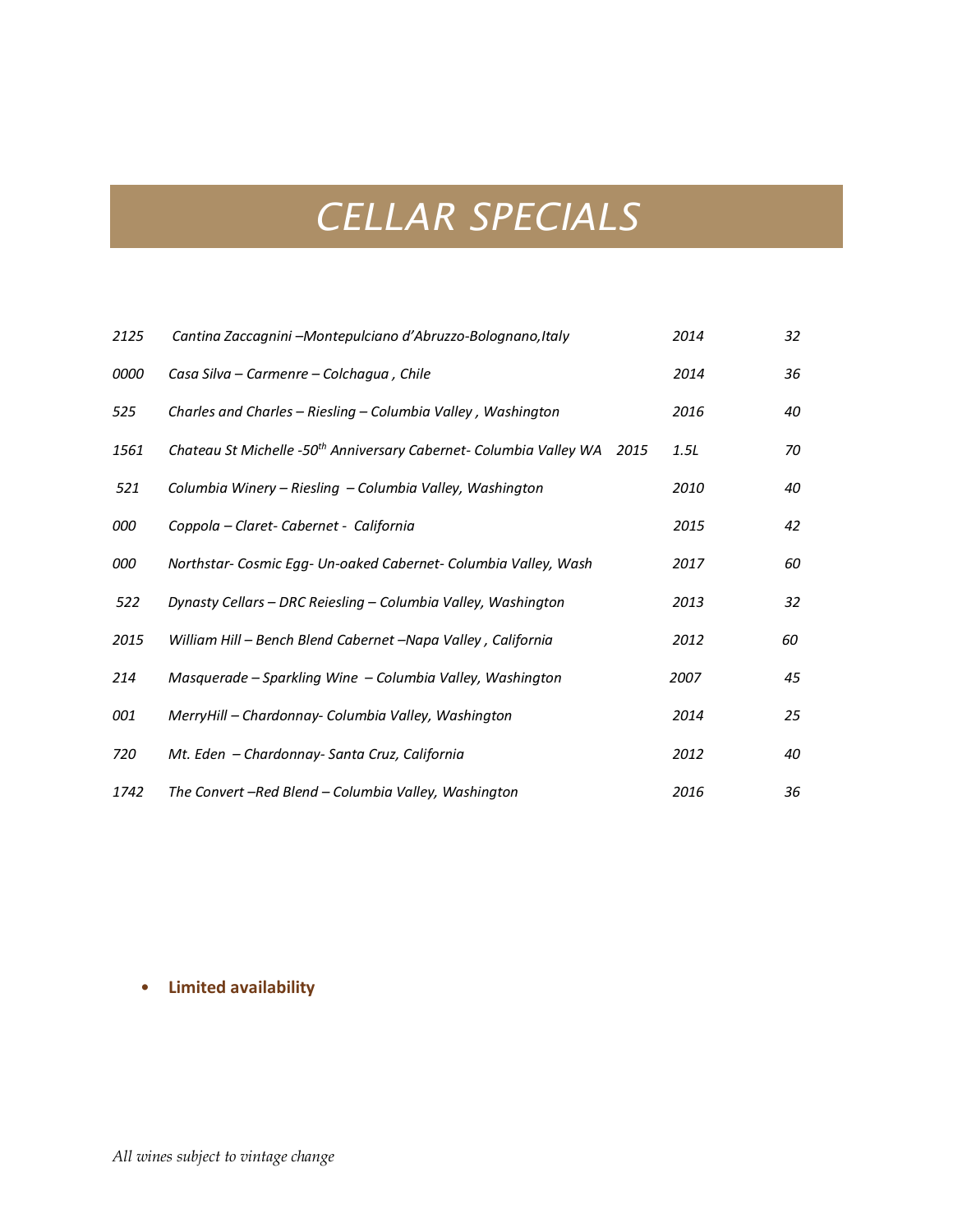# *Wines By The Glass*

#### **Sparkling by the Glass**

| 216 | Casinetta Vietti – Moscato d'Asti – Piedmont, Italy     | 2017 | <i>10/38</i> |
|-----|---------------------------------------------------------|------|--------------|
| 214 | Gloria Ferrer – Blanc de Noir – Napa Valley, California | N/V  | 12/45        |
| 207 | J Cuvee 20 - Napa Valley, California                    | N/V  | <i>12/50</i> |

#### **White by the Glass**

| 500 | Weingut-Hexamer –Riesling – Nahe, Germany                      | 2017 | 12/42        |
|-----|----------------------------------------------------------------|------|--------------|
| 404 | Babich - Sauvignon Blanc – Marbourgh, New Zealand              | 2016 | 10/35        |
| 712 | Mer Solei - Chardonnay - Santa Barbara , California            | 2016 | 14/50        |
| 719 | J Lohr - Arroyo Vista - Chardonnay - Central Coast, California | 2014 | <i>14/50</i> |
| 312 | J Vineyards – Pinot Gris – Sonoma, California                  | 2016 | 11/40        |
| 903 | Caymus – Conundrum – White – California                        | 2016 | 10           |

#### **Red by the Glass**

| 1111 | Sean Minor-Point North - Pinot Noir-Willamette, Oregon | 2017 | 12/42        |
|------|--------------------------------------------------------|------|--------------|
| 2014 | Renwood – Old Vine Zinfandel – Amador, California      | 2014 | 12/42        |
| 1305 | Kaiken Ultra - Malbec - Mendoza, Argentina             | 2016 | 12/42        |
| 1930 | Pundit – Syrah – Columbia Valley, Washington           | 2015 | <i>14/50</i> |
| 1412 | Oberon – Merlot – Napa Valley, California              | 2015 | <i>14/50</i> |
| 1562 | J Lohr-Seven Oaks- Paso Robles, California             | 2016 | 12/42        |
| 1741 | Daou – Cabernet Sauvignon – Paso Robles, California    | 2016 | 16/60        |
| 1732 | Chateau Bellevue- Lussac St Emilion-Bordeaux, France   | 2015 | 16/60        |

#### *\*\* Ask about our Dessert Wine offerings by the glass \**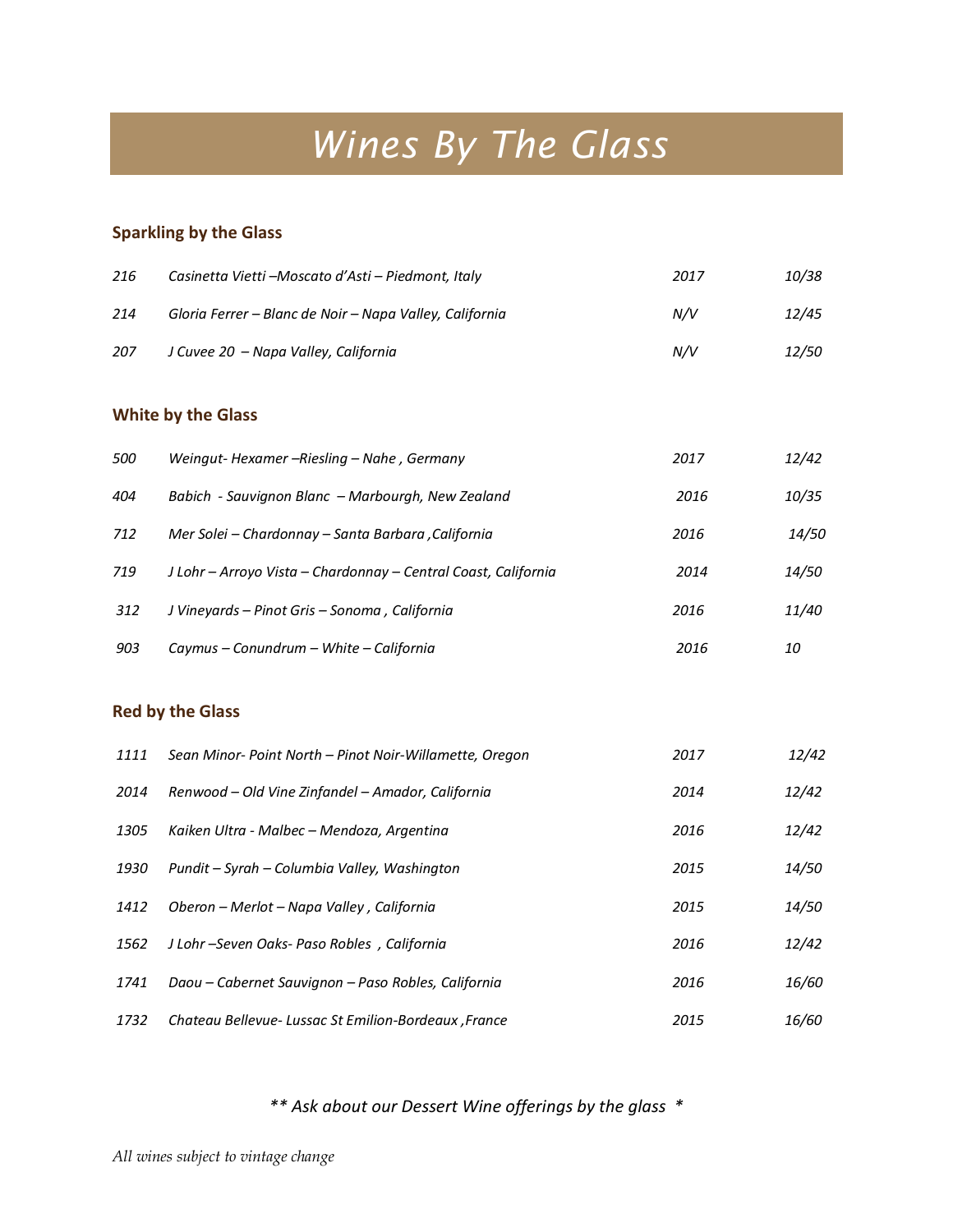# *Half Bottles*

| 113  | Nicolas Feuillatte - Brut Reserve - Epernay                        | N/V  | 55 |
|------|--------------------------------------------------------------------|------|----|
| 215  | Cascinetta Vietti - Moscato d'Asti - Piedmont, Italy               | 2014 | 25 |
| 214  | Santa Margherita - Prosecco - Veneto, Italy                        | N/V  | 20 |
| 521  | Poets Leap - Riesling - Columbia Valley, Washington                | 2015 | 25 |
| 610  | William Fevre - Premier Cru Chablis - Chablis, France              | 2013 | 50 |
| 725  | Rombauer - Chardonnay- Napa Valley, California                     | 2016 | 46 |
| 724  | Sonoma Cutrer - Chardonnay - Russian River, California             | 2011 | 28 |
| 2124 | Luigi Righetti- Amarone- Marano Di Valpolicella                    | 2012 | 39 |
| 1129 | Benton Lane - Pinot Noir - Sonoma , California                     | 2016 | 25 |
| 1125 | Steele - Pinot Noir - Carneros, California                         | 2014 | 30 |
| 2015 | Segesio - Old Vine Zinfandel - Sonoma, California                  | 2015 | 33 |
| 1421 | Grgich Hills - Merlot - Napa Valley California                     | 2009 | 50 |
| 1560 | Barnard Griffin - Cabernet Sauvignon - Columbia Valley WA          | 2015 | 27 |
| 1562 | J Lohr-Hilltop Select-Cabernet Sauvignon - Paso Robles, California | 2014 | 33 |
| 1609 | Larose De Gruaud- St Julien-Bordeaux- France                       | 2013 | 42 |
| 1610 | Chateau Fonbadet - Pauilac - Bordeaux - France                     | 2013 | 54 |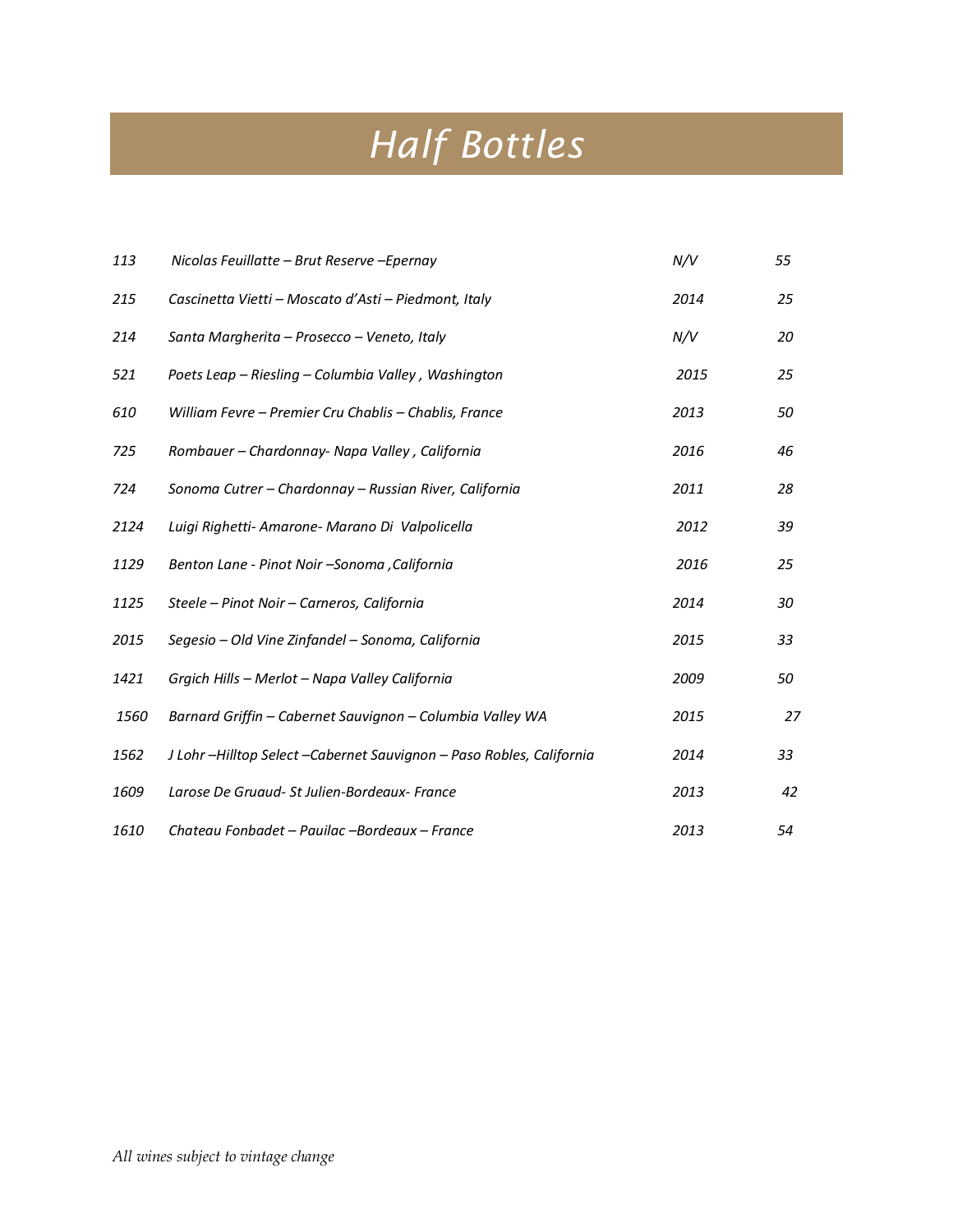## *Champagne*

| 101 | Billecart - Salmon - Brut Rose - Mareuil-sur-Auy          |                 | N/V  | 160 |
|-----|-----------------------------------------------------------|-----------------|------|-----|
| 102 | Duval Leroy - La Femme - Vertus,                          |                 | 1996 | 200 |
| 103 | Duval Leroy - Brut - Champagne, France Double Magnum (3L) |                 | N/V  | 275 |
| 104 | $Krug - Brut - Reims$                                     |                 | 2000 | 550 |
| 105 | Louis Barthelemy $-$ Brut $-$ Ay                          |                 | N/V  | 77  |
| 106 | Louis Roederer - Cristal - Reims                          |                 | 2004 | 375 |
| 107 | Moet & Chandon - Imperial - Epernay                       |                 | N/V  | 100 |
| 108 | Moet & Chandon - Dom Perignon - Epernay                   |                 | 2004 | 280 |
| 109 | Nicolas Feuillatte - Brut Rose - Epernay                  |                 | N/V  | 100 |
| 110 | Nicolas Feuillatte - Brut - Epernay,                      |                 | N/V  | 90  |
| 111 | Nicolas Feuillatte - Brut - Epernay,                      | Methusalah (9L) | N/V  | 950 |
| 112 | Nicolas Feuillatte - Palmes D'Or - Epernay                |                 | 2002 | 200 |
| 113 | Piper - Heidsieck - Brut - Reims                          |                 | N/V  | 85  |
| 114 | Salon - Brut - Clos Du Mesnil                             |                 | 1999 | 600 |
| 116 | Veuve Clicquot - Ponsardin - Reims                        |                 | N/V  | 130 |
| 117 | Veuve Clicquot - La Grande Dame - Brut - Reims            |                 | 2004 | 300 |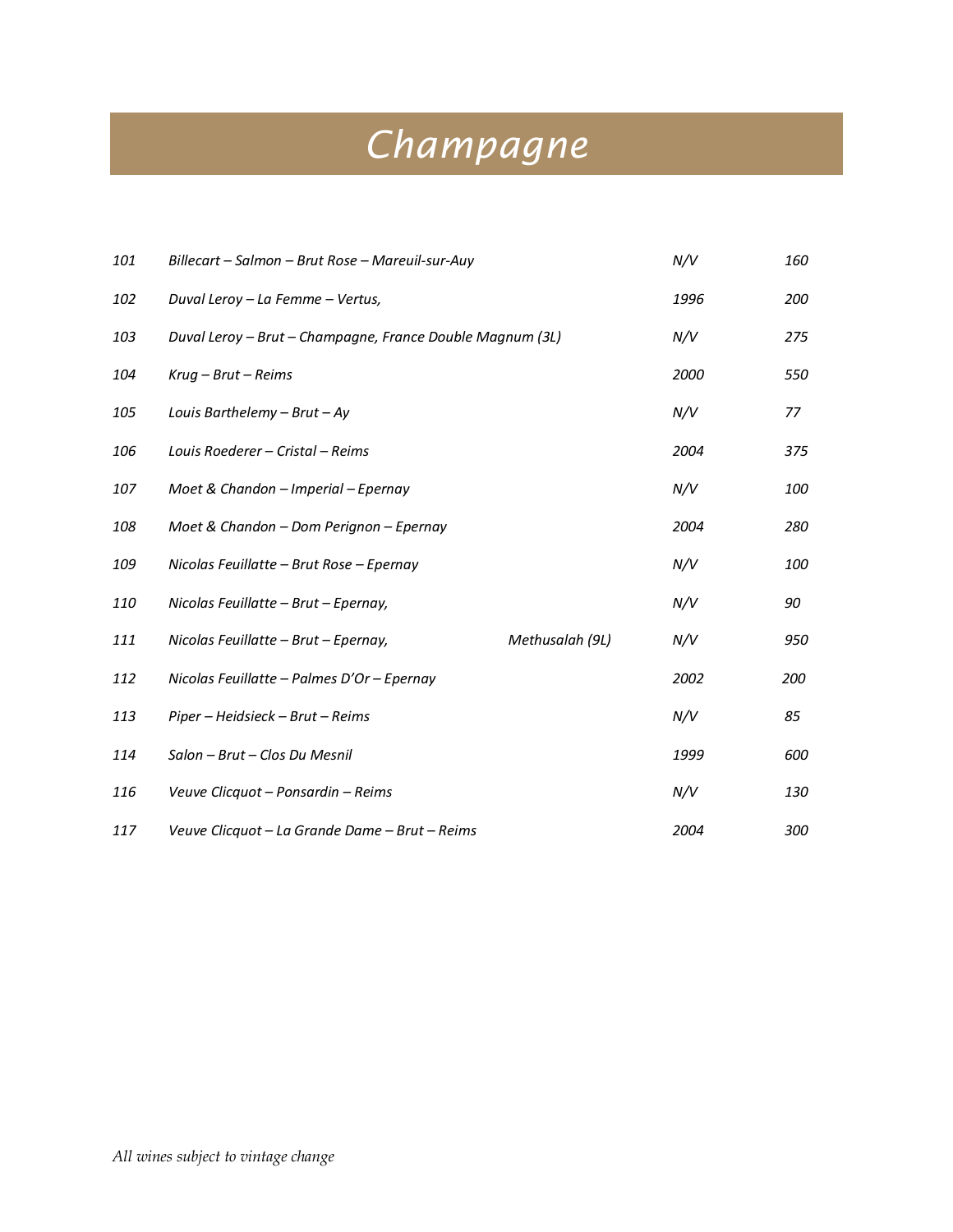# *Sparkling*

| 201 | Augusti Torello – Roca Brut – Catalunya, Spain                        | 2012 | 45  |
|-----|-----------------------------------------------------------------------|------|-----|
| 202 | Blue Mountain – Brut – Okanagan Falls, British Columbia, Canada       | N/V  | 55  |
| 215 | Borgoluce - Prosecco- Valdobbiadene, Italy                            | N/V  | 42  |
| 204 | Ferrari – Perle – Method Classico – Rento, Italy                      | N/V  | 55  |
| 205 | Genau – Punkt – Gruner Veltliner Brut – Weinvieriel, Austria          | N/V  | 45  |
| 206 | Graziano Merotto- Prosecco Superiore - Valdobbiadene, Italy           | N/V  | 65  |
| 207 | J Vineyards - Cuvee 20 - Sonoma, California                           | N/V  | 54  |
| 208 | Marques de la Concordia – Reserve Brut Rose – Cava – Catalunya, Spain | N/V  | 45  |
| 209 | Mumms Napa – Brut – Napa Valley, California                           | N/V  | 50  |
| 210 | Roederer Estate - Brut - Anderson Valley, California                  | N/V  | 70  |
| 211 | Schramsburg - Blanc de Blanc - North Coast, California                | 2009 | 73  |
| 212 | Schramsburg - J. Schram - North Coast, California                     | 2003 | 120 |
| 213 | Syncline – Scintilation – Rose – Columbia Gorge, Washington           | 2012 | 60  |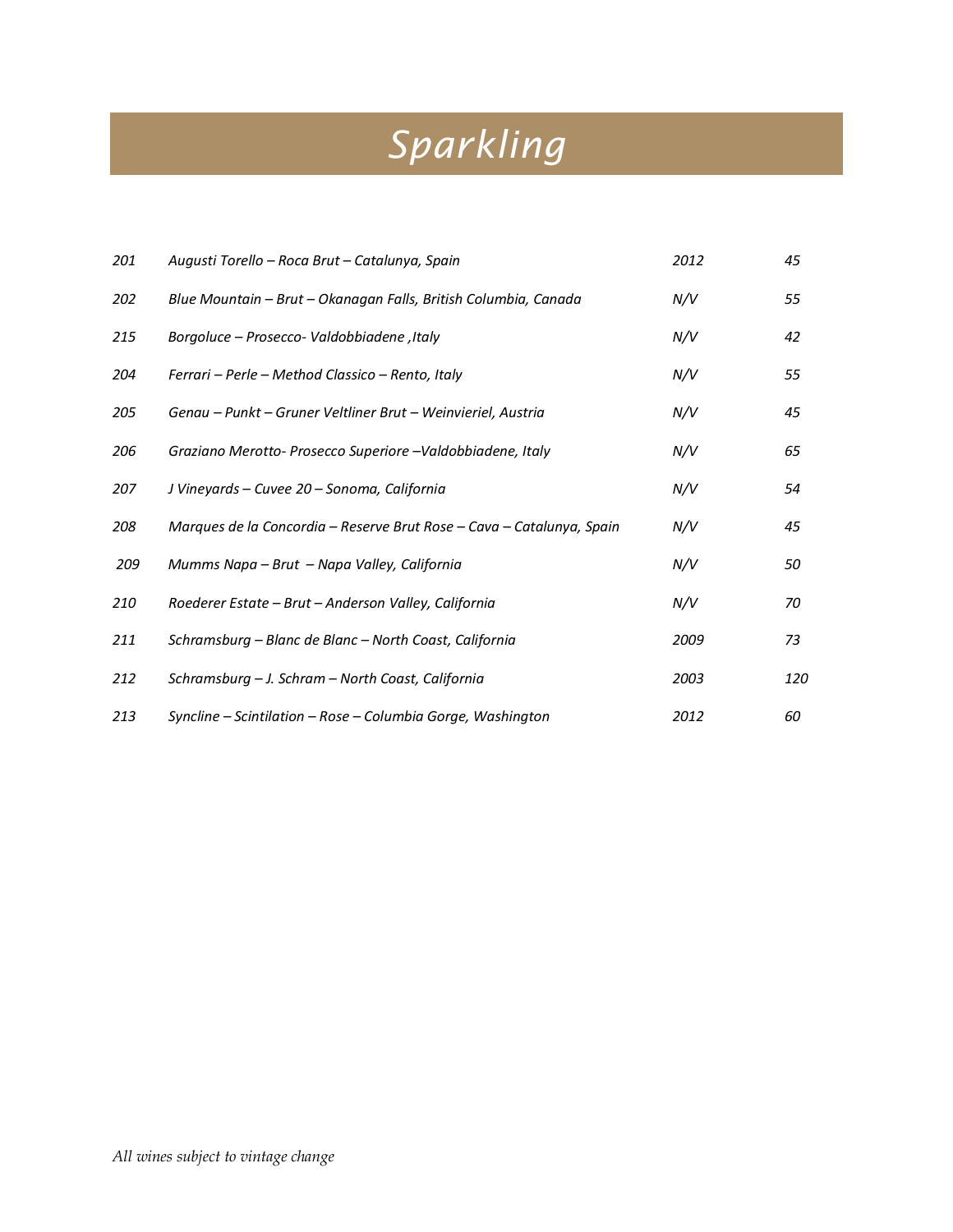## *Light Whites*

| 301 | Banfi – San Angelo – Pinot Grigio – Tuscany, Italy      | 2012 | 40 |
|-----|---------------------------------------------------------|------|----|
| 302 | Bottega Vinaia – Pinot Grigio – Trentino, Italy         | 2014 | 45 |
| 303 | J Vineyards – Pinot Gris – Napa Valley, California      | 2013 | 30 |
| 304 | King Estate – Pinot Gris – Willamette Valley, Oregon    | 2015 | 34 |
| 305 | La Cala – Vermintino – Sardegna, Italy                  | 2015 | 32 |
| 306 | Nine Hats – Pinot Gris – Horse Heaven Hills, Washington | 2016 | 34 |
| 307 | St Supery Estate - Moscato – Napa Valley, California    | 2016 | 65 |
| 309 | Torres – Verdejo – Rueda, Spain                         | 2016 | 27 |
| 310 | Torres – Albarino- Rias Baxias – Spain                  | 2016 | 33 |
| 311 | Zull – Gruner Veltliner – Osterreich , Austria          | 2007 | 25 |

## *Sauvignon Blanc*

| 401 | Duckhorn – Napa Valley, California                    | 2015 | 50 |
|-----|-------------------------------------------------------|------|----|
| 403 | Chateau Ste Michelle – Horse Heaven Hills, Washington | 2014 | 38 |
| 404 | Rombauer - Alexander Valley, Sonoma- California       | 2017 | 42 |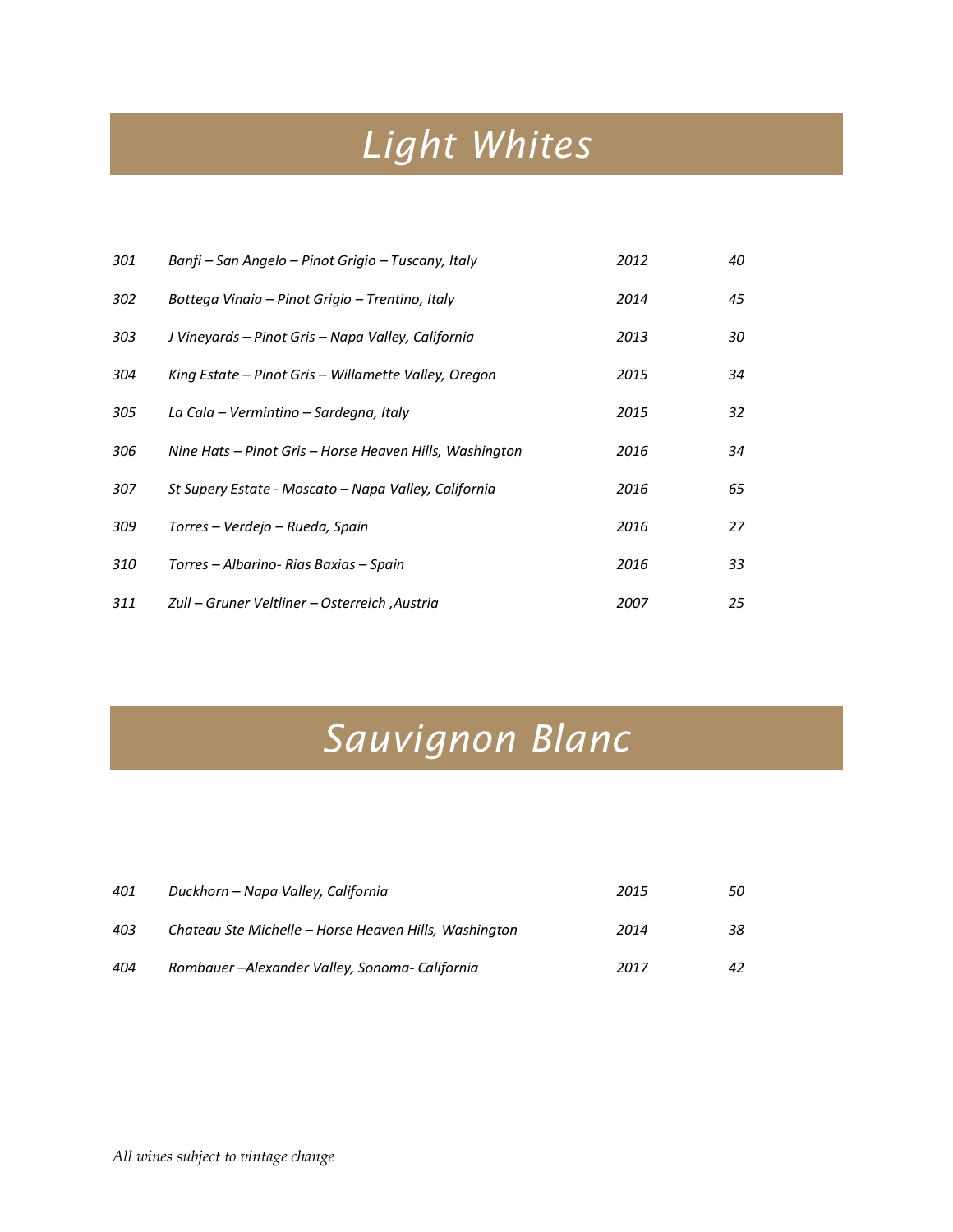## *Riesling and Alsace*

| 502 | Domaine Ehrhart - Dry Riesling - Alsace, France            | 2011 | 45  |
|-----|------------------------------------------------------------|------|-----|
| 503 | Domaine Ehrhart - Pinot Gris - Im Berg - Alsace, France    | 2011 | 46  |
| 504 | Domaine Ostertag – Heissenberg – Riesling - Alsace, France | 2007 | 90  |
| 505 | Domaine Schlumberger - Les Princes Abbes - Alsace, France  | 2010 | 63  |
| 506 | Domaine Weinbach - Reserve - Pinot Blanc - Alsace, France  | 2011 | 45  |
| 507 | Knoll – Smaragd – Wachau, Austria                          | 2007 | 95  |
| 508 | Lucien Albrecht- Reserve - Gewurtzraminer- Alsace, France  | 2016 | 45  |
| 509 | Marcel Deiss – Grasberg – Bergheim, France                 | 2004 | 85  |
| 510 | Schlossgut Diel Goldloch Dorsheim - Nahe, Germany          | 2006 | 180 |
| 512 | Schonborn - Auslese, Reingau, Germany                      | 1989 | 114 |
| 513 | Schonborn – Spatlese – Reingau, Germany                    | 1991 | 85  |
| 514 | Selbach – Oster – Spatlese, Mosel, Germany                 | 2011 | 75  |
| 515 | Stadlmann – Mandel-Hoh – Zierfandler – Trocken – Austria   | 2007 | 60  |
| 516 | Trimbach – Reserve Pinot Gris - Alsace, France             | 2012 | 52  |
| 517 | Zilliken – Spatlese – Saar, Germany                        | 1991 | 100 |

### *Washington Riesling*

| 518 | Chateau Ste Michelle – Eroica - Columbia Valley, Washington | 2014 | 43 |
|-----|-------------------------------------------------------------|------|----|
| 519 | Dunham Cellars – Lewis Estate - Columbia Valley, Washin     | 2014 | 42 |
| 520 | Longshadows – Poets Leap - Columbia Valley, Washingtonh     | 2012 | 42 |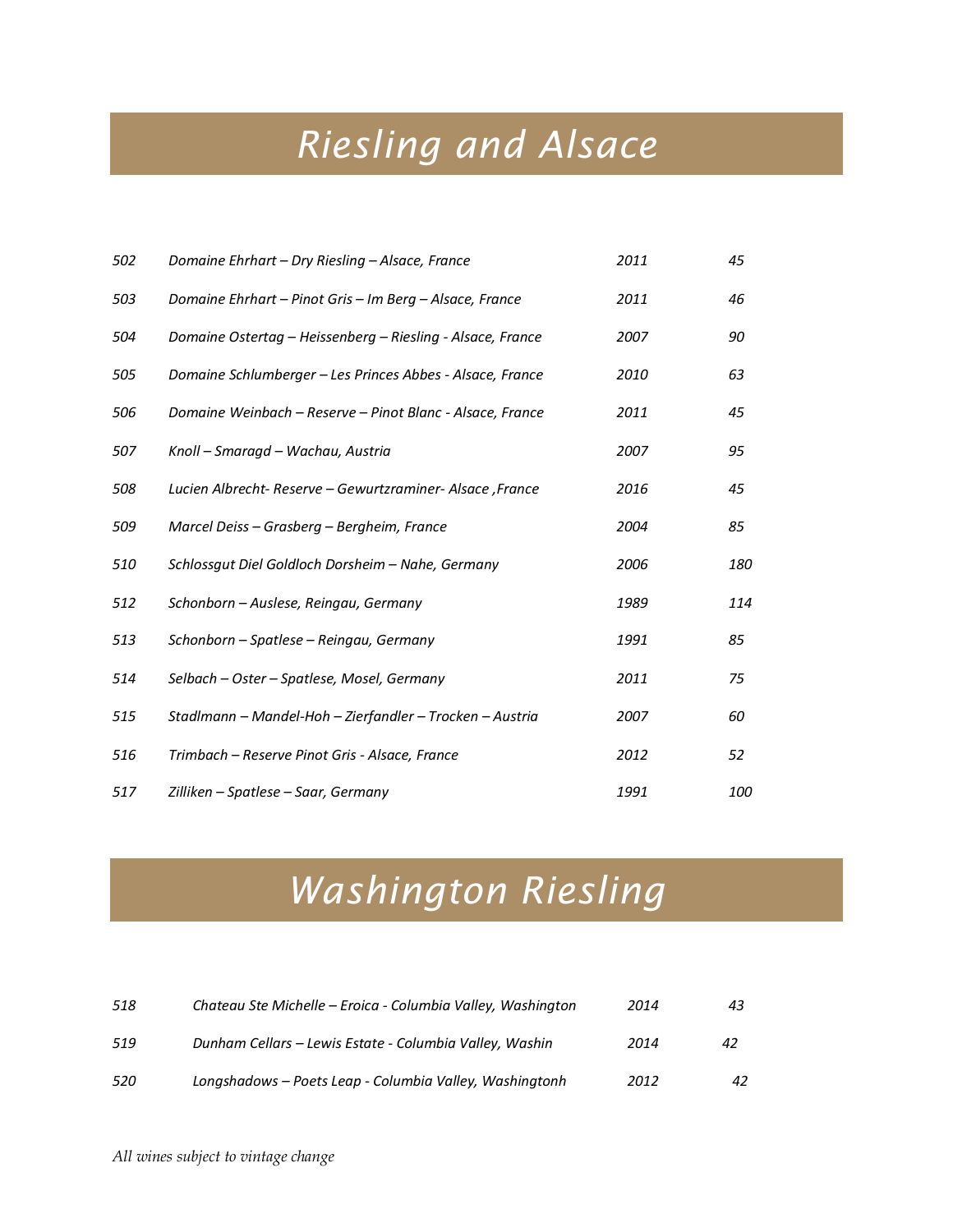# *White Burgundy*

| 601 | Bouchard Pere Fils - Mersault - Les Clous- Cote de Or, France | 2012 | 140 |
|-----|---------------------------------------------------------------|------|-----|
| 602 | Bouchard Pere Fils - Chambolle Musigny - Cote de Or, France   | 2013 | 140 |
| 603 | Henri Perrusset – Macon Village – Bourgogne                   | 2009 | 50  |
| 604 | Joseph Drouhin - Macon Village - Bourgogne                    | 2010 | 50  |
| 605 | Louis Jadot – Chassagne Montrachet – Morgeot – Premiere Cru   | 2005 | 125 |
| 606 | Louis Jadot - Pouilly-Fuisse - Maconnais                      | 2013 | 65  |
| 607 | Louis Latour - Pouilly Fuisse - Cote de Or, France            | 2015 | 60  |
| 608 | Morey – Chassagne Montrachet – Morgeot 1er Cru - France       | 2007 | 125 |
| 609 | Domaine William Fevre – Chablis Premier Cru                   | 2013 | 99  |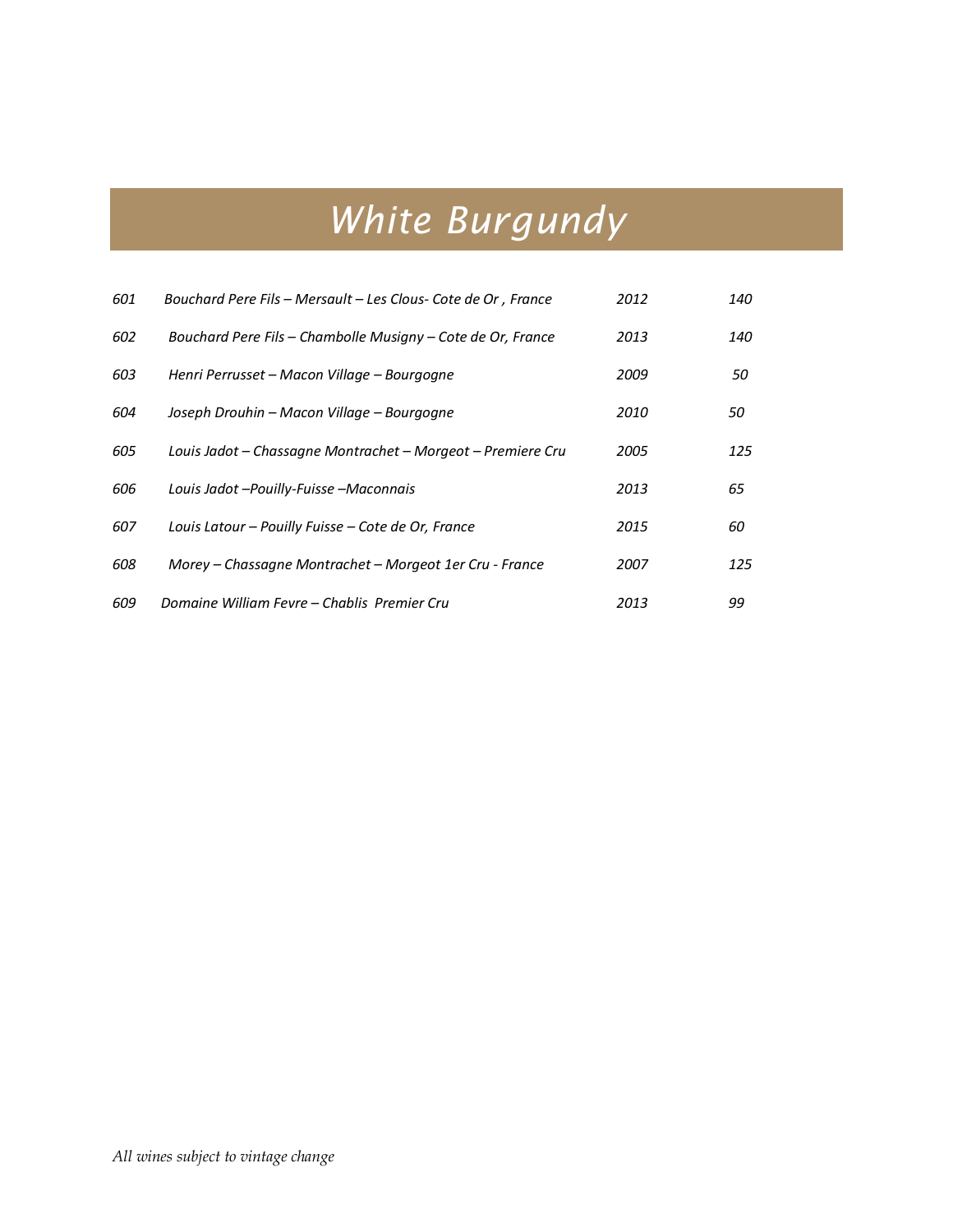## *Chardonnay*

| 701 | Amaurice - Walla Walla, Washington                            | 2012 | 55  |
|-----|---------------------------------------------------------------|------|-----|
| 702 | Cakebread - Napa Valley, California                           | 2012 | 90  |
| 703 | Calera - Central Coast, California                            | 2015 | 54  |
| 704 | Chateau Ste Michelle - Canoe Ridge, Washington                | 2014 | 40  |
| 705 | Dunham Cellars - Lewis Estate - Columbia Valley, Washington   | 2015 | 50  |
| 706 | Ferrari Carano - Sonoma, California                           | 2015 | 50  |
| 707 | J Vineyards - Russian River - Sonoma, California              | 2015 | 40  |
| 708 | Landmark - Overlook - Napa Valley, California                 | 2012 | 60  |
| 709 | Leeuwin Estate Artist Series - Margaret River, Australia      | 2007 | 100 |
| 710 | Leeuwin Estate - Prelude Vineyards, Margaret River, Australia | 2007 | 69  |
| 711 | Mieomi -Santa Barbara, Monterey, Sonoma, California           | 2013 | 50  |
| 712 | Mer Soleil - Santa Barbara, California                        | 2016 | 50  |
| 713 | Paul Hobbs - Russian River - Sonoma, California               | 2015 | 90  |
| 714 | Rombaurer Vineyards - Carneros - Napa Valley, California      | 2014 | 70  |
| 715 | Sean Minor - Four Bears - Central Coast, California           | 2016 | 38  |
| 716 | Sonoma Cutrer -Russian River, Sonoma, California              | 2016 | 43  |
| 717 | Stoller Family Estate - Dundee Hills, Oregon                  | 2015 | 46  |
| 718 | Woodward Canyon - Walla Walla, Washington                     | 2011 | 63  |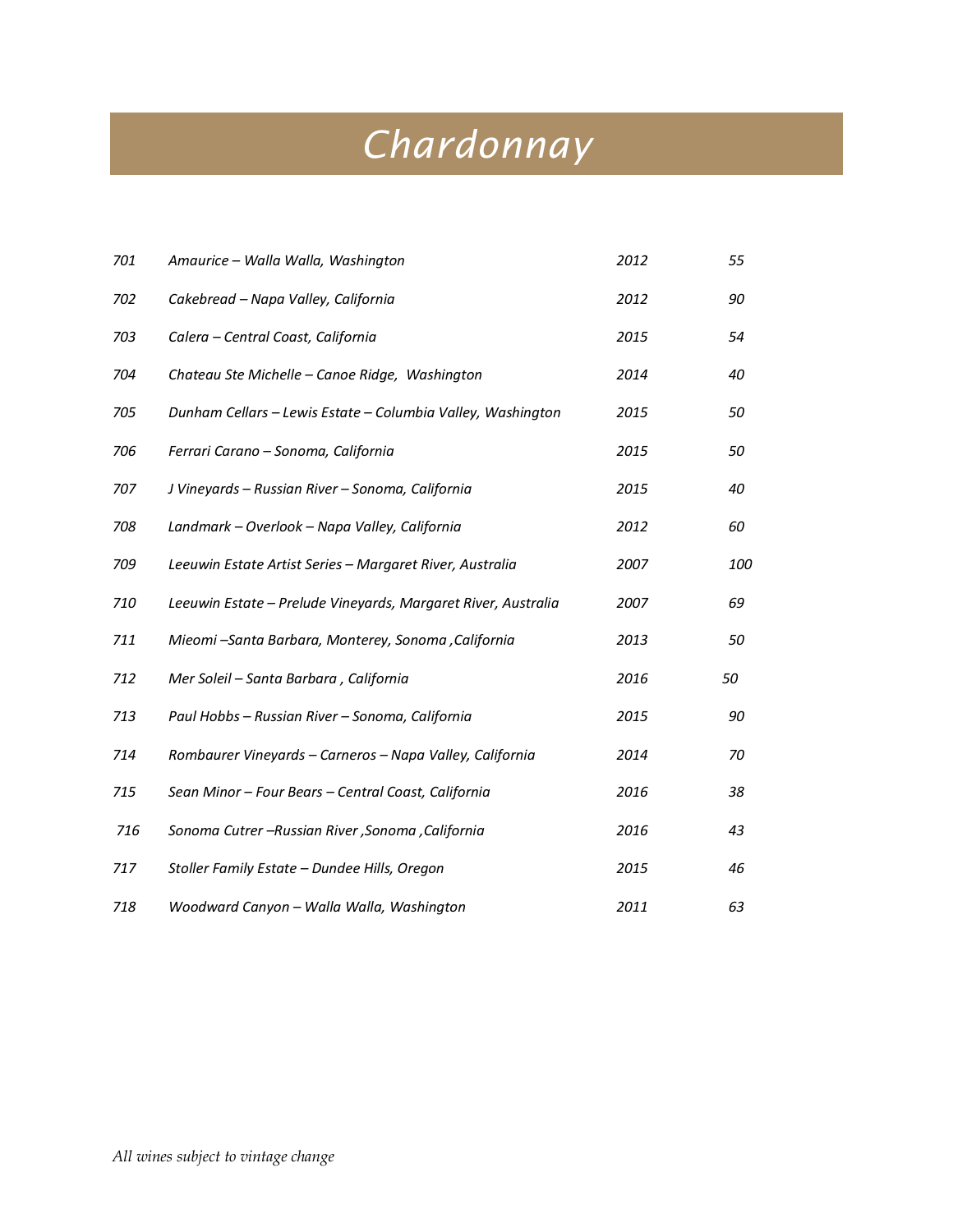### *Loire*

| 801 | Bernard Fouquet - Vouvray - Loire, France                    | 2016 | 40 |
|-----|--------------------------------------------------------------|------|----|
| 802 | Andre Bregeon – Muscadet Sevre Et Maine – Loire, France      | 2002 | 48 |
| 803 | Chateau Moncontour - Vouvray - Sec-Loire, France             | 2009 | 40 |
| 804 | Chateau D'Epire – Savennieres – Maine et Loire, France       | 2009 | 45 |
| 805 | Domaine des Aubuisieres – Vouvray – Loire, France            | 2009 | 50 |
| 806 | Dom. Mountonniere – Muscadet Sevre et Maine Sur Lie          | 2007 | 36 |
| 807 | Nicholas Joly - Les Clos Sacres - Loire, France              | 2005 | 75 |
| 808 | Regis Minet - Pouilly Fume - Vieilles Vignes - Loire, France | 2012 | 46 |

## *White Rhones*

| 809 | Chat La Nerthe – Clos De Beauvenir – Chat Du Pape Blanc | 2009 | 150 |
|-----|---------------------------------------------------------|------|-----|
| 811 | E. Guigal – Condrieu – Viognier – N. Rhone, France      | 2012 | 70  |
| 812 | Force Majuere – Viognier – Red Mountain, Washington     | 2011 | 60  |
| 813 | Brian Carter - Orianna - Yakama Valley, Washington      | 2014 | 50  |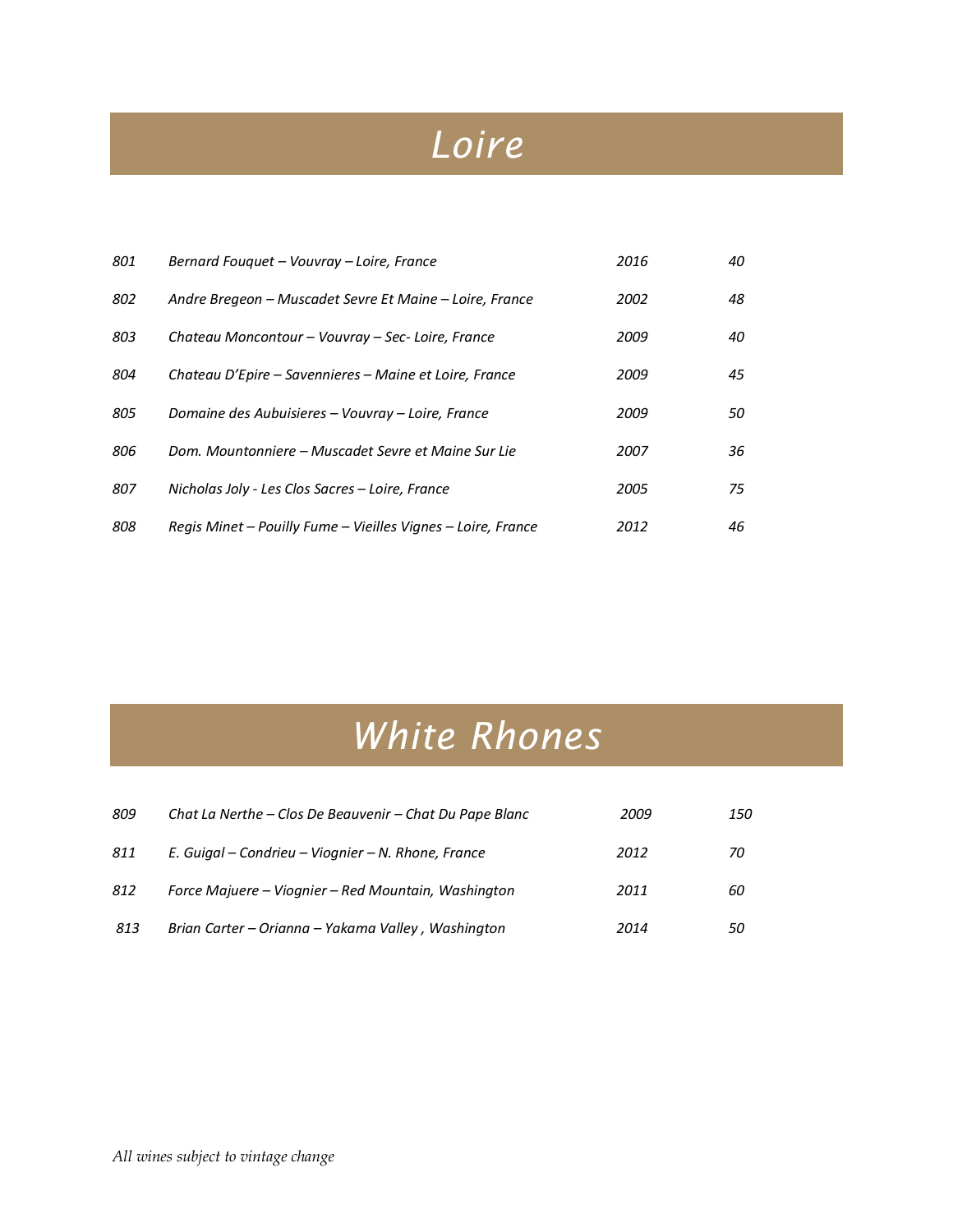## *Cabernet Franc*

| 1201 | Bonaire – Rattlesnake Hills                         | 2014 | 38 |
|------|-----------------------------------------------------|------|----|
| 1202 | Conn Creek - Napa Valley, California                | 2014 | 85 |
| 1203 | Domaine de Beausejour - Chinon, France              | 2010 | 60 |
| 1205 | Spring Valley – Katherine –Walla Walla , Washington | 2011 | 75 |
| 1206 | Terra Blanca Estate – Red Mountain, Washington      | 2012 | 50 |
| 1207 | Tamarack Cellars – Columbia Valley, Washington      | 2015 | 53 |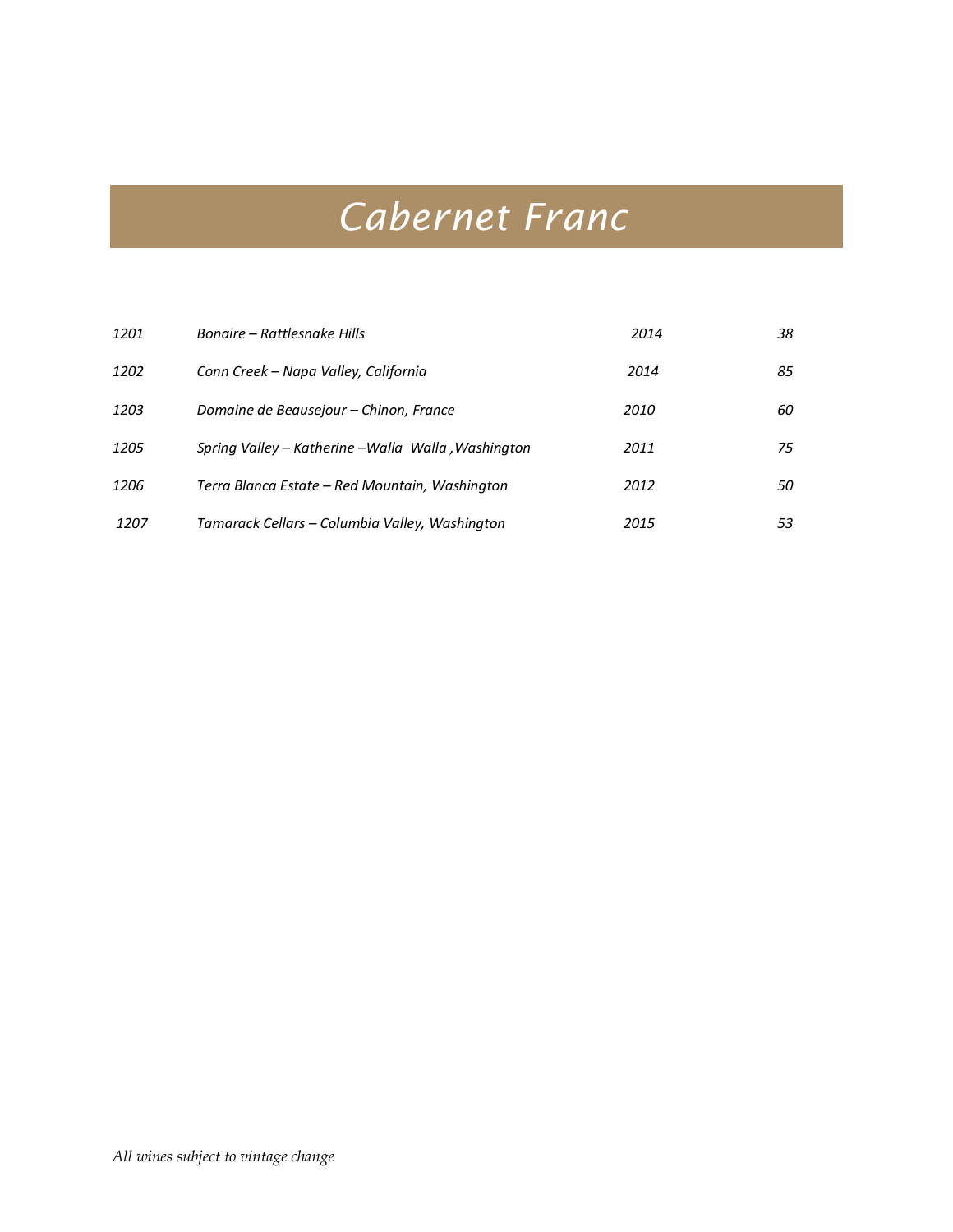### *Pinot Noir*

| 1101 | Acacia - Winery Lake - Napa Valley, California        | 2015 | 65  |
|------|-------------------------------------------------------|------|-----|
| 1102 | Angeline Vineyards - Reserve - Sonoma, California     | 2016 | 48  |
| 1103 | Argyle -Reserve -Willamette Valley, Oregon            | 2015 | 45  |
| 1104 | Argyle - Nuthouse - Amity Hills, Oregon               | 2012 | 99  |
| 1105 | Belle Glos - Dairyman - Sonoma, California            | 2016 | 85  |
| 1106 | Coopers Creek - Central Otago - New Zealand           | 2012 | 60  |
| 1107 | Domaine Serene - Willamette Valley, Oregon            | 2009 | 110 |
| 1108 | Domaine Serene - Evenstad Vineyard - Oregon           | 2012 | 140 |
| 1109 | Drouhin - Rose Rock - Eola - Amity Hills, Oregon      | 2014 | 70  |
| 1110 | Golden Eye - Anderson Valley, California              | 2013 | 95  |
| 1123 | Mer Soleil- Santa Lucia Highlands, California         | 2017 | 50  |
| 1112 | Mieomi - Santa Barbara, Sonoma, Monterey, California  | 2016 | 42  |
| 1113 | Nautilus - Marlborough, New Zealand                   | 2013 | 62  |
| 1114 | Point North - Sean Minor - Oregon                     | 2014 | 45  |
| 1115 | Robert Mondavi - Napa Valley, California              | 2013 | 58  |
| 1116 | Saintsbury - Carneros - Napa Valley, California       | 2013 | 70  |
| 1118 | Sea Smoke - Southing - Santa Rita Hills, California   | 2012 | 150 |
| 1119 | St Innocent - Shea Vineyard-Willamette Valley, Oregon | 2011 | 85  |
| 1120 | Stoller Estate - Reserve - Dundee Hills, Oregon       | 2015 | 84  |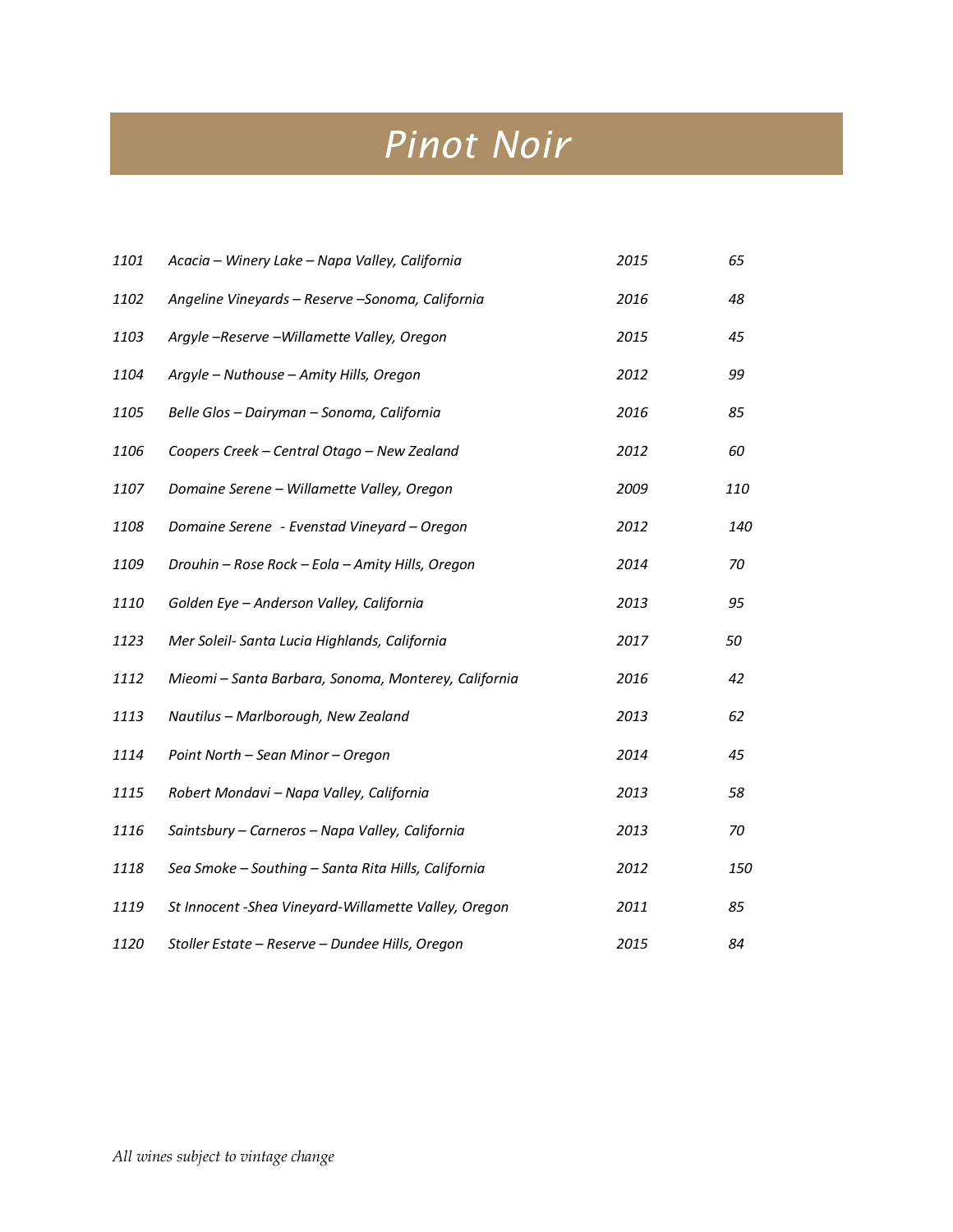### *Malbec*

| 1302 | Bramare – Paul Hobbs – Mendoza, Argentina    | 2013 | 90 |
|------|----------------------------------------------|------|----|
| 1303 | Gorden - Columbia Valley, Washington         | 2013 | 50 |
| 1304 | Hess Select – Mendoza, Argentina             | 2015 | 42 |
| 1305 | Kaiken Ultra -Mendoza ,Argentina             | 2016 | 42 |
| 1306 | Pascual Tosso – Reserve – Mendoza, Argentina | 2015 | 45 |

#### *Carmenere*

| 1311 | La Playa – Axel – Colchagua Valley, Chili | 2014 |  |
|------|-------------------------------------------|------|--|
|      |                                           |      |  |

## *Petite Sirah*

| 1308 | Stags Leap – Napa Valley California | 2014 |    |
|------|-------------------------------------|------|----|
| 1309 | Ridge Cellars – Sonoma , California | 2015 | 80 |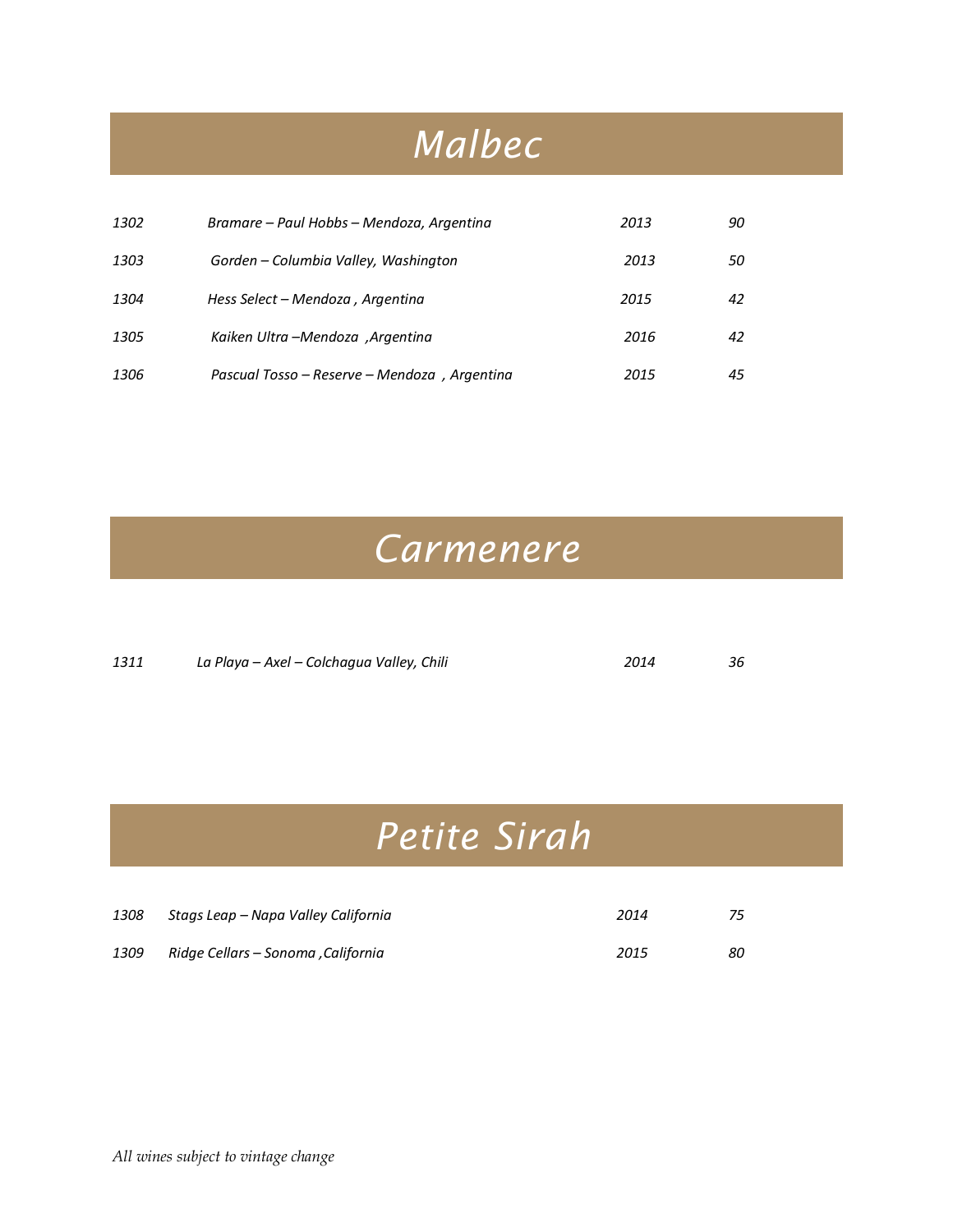## *Merlot*

| 1401 | Browne Family - Columbia Valley, Washington                  | 2013              | 60         |
|------|--------------------------------------------------------------|-------------------|------------|
| 1402 | Chateau Ste Michelle - Canoe Ridge, Washington               | 2013              | 55         |
| 1403 | Coppola Directors Cut - Napa Valley, California              | 2015              | 45         |
| 1404 | Duckhorn - Napa Valley, California                           | 2012              | 85         |
| 1405 | Emmolo - (Caymus) - Napa Valley, California                  | (1 Liter)<br>2016 | <i>150</i> |
| 1406 | Fidelitas - Red Mountain, Washington                         | 2010              | 85         |
| 1407 | Freemark Abbey - Napa Valley, California                     | 2013              | 85         |
| 1408 | Januik - Columbia Valley, Washington                         | 2014              | 63         |
| 1409 | Leonetti Cellars - Walla Walla, Washington                   | 2012              | 180        |
| 1410 | Markham - Napa Valley, California                            | 2014              | 52         |
| 1411 | Northstar - Columbia Valley, Washington                      | 2012              | 80         |
| 1412 | Pahlmeyer - Napa Valley, California                          | 2008              | 147        |
| 1413 | Pedestal - Longshadows - Columbia Valley, Washington         | 2008              | 120        |
| 1414 | Raymond - Reserve - Napa Valley, California                  | 2013              | 70         |
| 1415 | Rombauer - Napa Valley, California                           | 2013              | 73         |
| 1416 | Stags Leap Winery - Napa Valley, California                  | 2014              | 72         |
| 1417 | Steele - Stymie - Lake County, California                    | 2012              | 70         |
| 1418 | Tamarack Cellars - Columbia Valley, Washington               | 2015              | 46         |
| 1419 | Trinchero - Chicken Ranch Vineyard - Napa Valley, California | 2009              | 110        |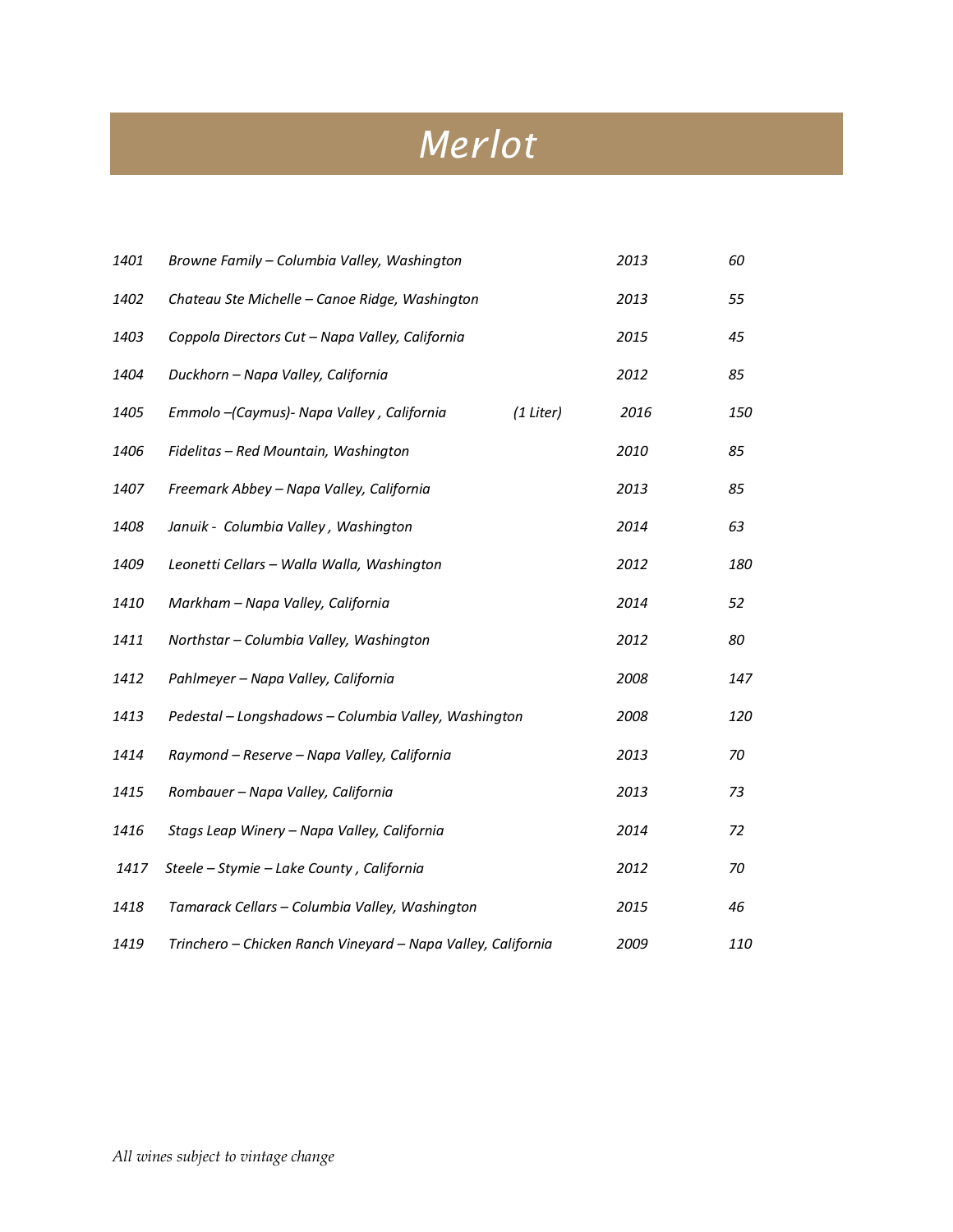### *Rose*

| 901 | Chateau de Trinquevedel – Tavel, France                  | 2014 | 36 |
|-----|----------------------------------------------------------|------|----|
| 902 | Conundrum Rose – California                              | 2016 | 30 |
| 903 | Domaine de la Chanteleuserie – Bourgueil, France         | 2014 | 38 |
| 904 | Domaine de la Mordoree – Tavel, France                   | 2013 | 50 |
| 905 | Stoller – Willamette Valley, Oregon                      | 2015 | 30 |
| 906 | Willamette Valley – Rose – Willamette Valley, Washington | 2014 | 36 |

# *Burgundy*

| 1001 | Bouchard Pere & Fils – Monthelie – Cotes Du Beaune          | 2013 | 120 |
|------|-------------------------------------------------------------|------|-----|
| 1002 | Bouchard Pere & Fils - Aloxe Corton - Cotes Du Beaune       | 2013 | 160 |
| 1003 | Bouchard Pere & Fils – Gevery – Chambertin – Cotes Du Nuits | 2013 | 120 |
| 1004 | Bouchard Pere & Fils – Chambolle – Musiany                  | 2013 | 180 |
| 1005 | Domaine Michel Gros- Hautes Cote De Nuit                    | 2015 | 75  |
| 1006 | Domaine Sylvain Langoureau – Cotes De Beaune                | 2014 | 50  |
| 1008 | Joseph Drouhin - Beaujolais-Villages – Beaujolais           | 2014 | 36  |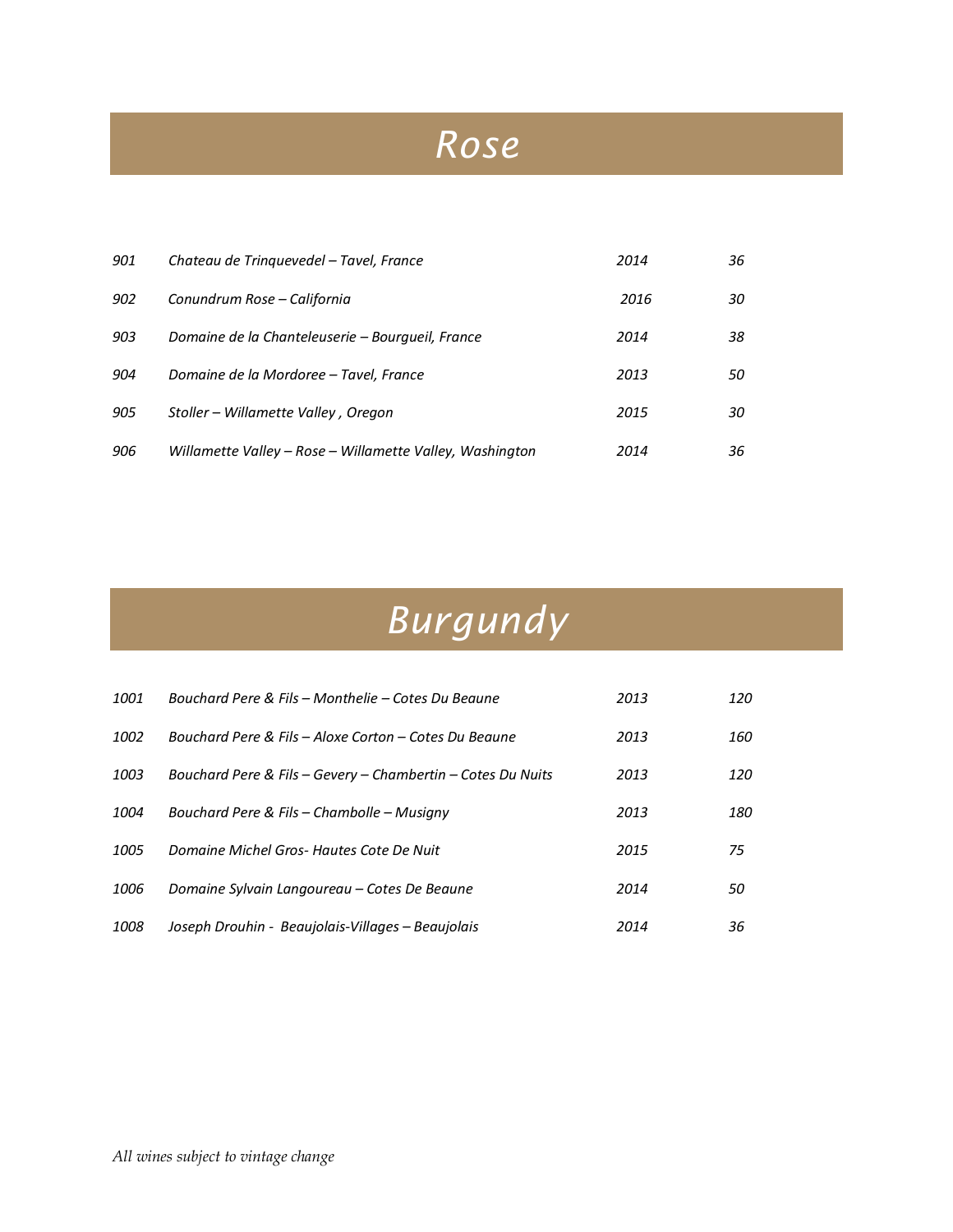## *Cabernet Sauvignon*

| 1501 | Apex Cellars - Columbia Valley, Washington                         | 2014 | 60  |
|------|--------------------------------------------------------------------|------|-----|
| 1502 | Betz Family Winery - Pere de Famille - Columbia Valley, Washington | 2011 | 175 |
| 1503 | Bodegas Cantena Zapata - Mendoza - Argentina                       | 2004 | 164 |
| 1504 | Cakebread - Napa Valley, California                                | 2010 | 150 |
| 1505 | Canvasback - (Duckhorn) - Red Mountain, Washington                 | 2015 | 75  |
| 1506 | Caymus - Napa Valley, California (750ml)                           | 2014 | 175 |
| 1507 | Caymus - Napa Valley, California (1L)                              | 2016 | 200 |
| 1508 | Caymus - Special Select - Napa Valley, California                  | 2010 | 300 |
| 1509 | Charles Krug - Vintage Select - Napa Valley, California            | 2009 | 130 |
| 1510 | Chateau Ste Michelle - Cold Creek - Columbia Valley, Washington    | 2013 | 63  |
| 1511 | Clos du Bois - Reserve - Alexander Valley, California              | 2013 | 55  |
| 1512 | Clos du Val - Estate - Napa Valley, California                     | 2014 | 110 |
| 1513 | Concha Y Toro - Marques de Casa - Maipo Valley, Chile              | 2014 | 50  |
| 1514 | Conn Creek Winery - Limited Release - Napa Valley, California      | 2012 | 88  |
| 1515 | Cross Barn (Paul Hobbs) - Napa Valley, California                  | 2015 | 120 |
| 1516 | Den Hoed - Horse Heaven Hills, Washington                          | 2011 | 110 |
| 1517 | Domaine Magdalene - Red Mountain, Washington                       | 2014 | 75  |
| 1518 | Dunham Cellars - XVI - Columbia Valley, Washington                 | 2013 | 80  |
| 1519 | Frank Family Vineyards - Napa Valley, California                   | 2015 | 85  |
| 1520 | Gorman - Old Scratch - Red Mountain, Washington                    | 2013 | 75  |
| 1521 | Gorman - Albatros - Reserve - Red Mountain, Washington             | 2009 | 180 |
| 1523 | Grgich Hills- Estate Grown - Napa Valley, California               | 2010 | 150 |
| 1524 | Heitz Cellars - Napa Valley, California                            | 2010 | 140 |
| 1525 | Hess Estates - Alomi Vineyards - Napa Valley, California           | 2015 | 60  |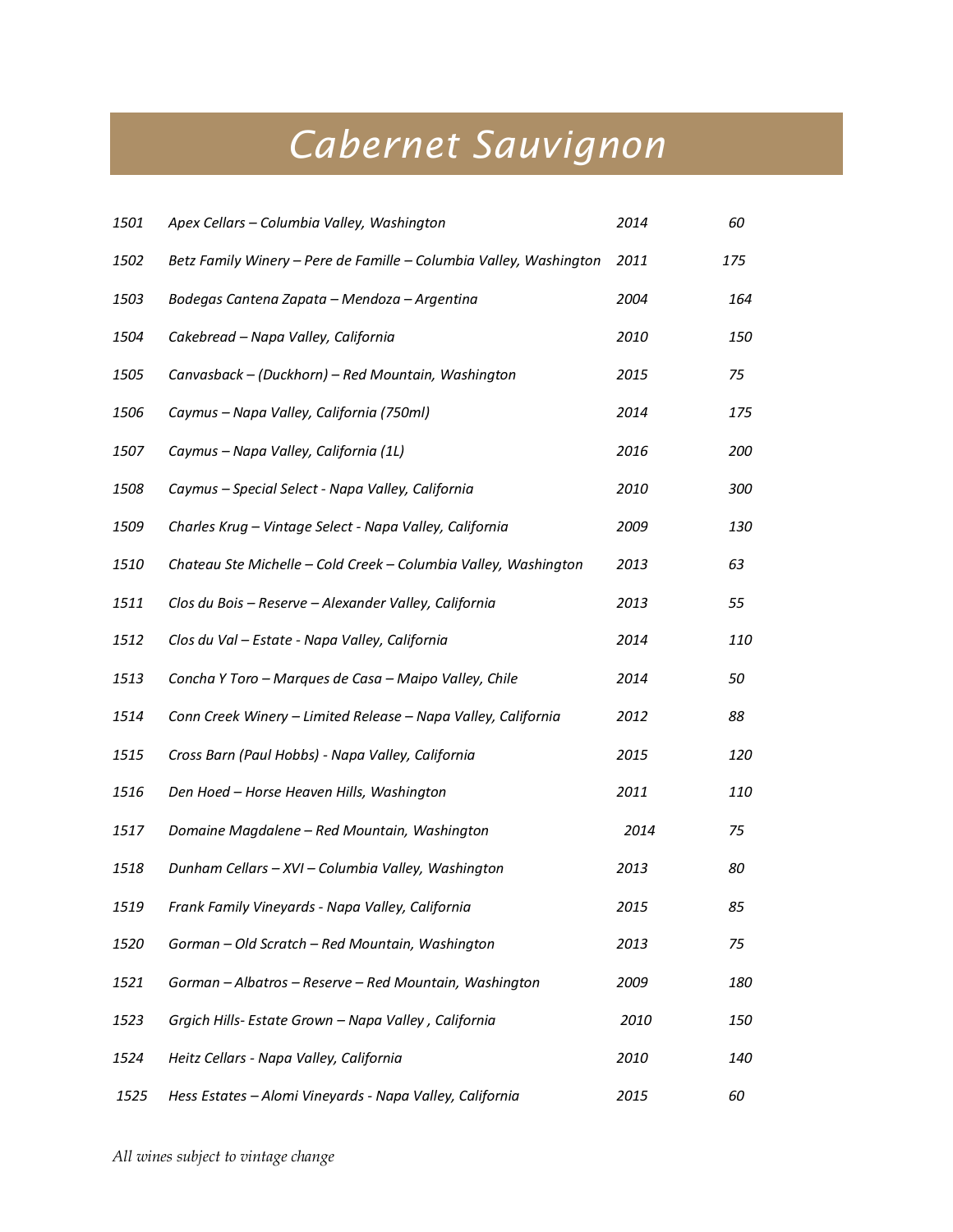| 1526 | Intrinsic Wine Company - Columbia Valley, Washington        | 2016    | 50  |
|------|-------------------------------------------------------------|---------|-----|
| 1527 | J B Neufeld - Artz Vineyard - Red Mountain, Washington      | 2010    | 80  |
| 1528 | Jardin - Stellenbosch, South Africa                         | 2009    | 45  |
| 1529 | J Lohr - Hilltop Select - Paso Robles, California           | 2015    | 60  |
| 1530 | Jim Barry - Cover Drive - Coonawarra, Australia             | 2010    | 45  |
| 1562 | Jordan - Alexander Valley, Sonoma - California              | 2014    | 115 |
| 1531 | Leonetti Cellar's - Walla Walla, Washington                 | 2008    | 275 |
| 1532 | Leonetti Cellar's - Walla Walla, Washington                 | 2011    | 250 |
| 1533 | Leonetti Cellar's - Walla Walla, Washington                 | 2012    | 225 |
| 1534 | Longshadows - Feather - Columbia Valley, Washington         | 2012    | 145 |
| 1535 | Los Vascos Grande Reserve - Colchagua, Chile                | 2014    | 40  |
| 1536 | Lower East - Columbia Valley, Washington                    | 2012    | 85  |
| 1537 | Michael David - Rapture - Lodi, California                  | 2009    | 120 |
| 1538 | Molly Dooker - Maître D' - South Australia                  | 2016    | 60  |
| 1539 | Owen Roe - Yakama Valley, Washington                        | 2013    | 110 |
| 1540 | Oberon - (Michael Mondavi) - Napa Valley, California        | 2013    | 50  |
| 1541 | Robert Mondavi - Napa Valley, California                    | 2015    | 60  |
| 1542 | Robert Mondavi - Reserve - Napa Valley, California          | 2003    | 165 |
| 1543 | Robert Mondavi - Reserve - Napa Valley, California          | 2008/10 | 180 |
| 1544 | Rodney Strong - Brothers - Alexander Valley, California     | 2011    | 120 |
| 1545 | Rodney Strong - Alexanders Crown - Sonoma .California       | 2016    | 140 |
| 1546 | Sequoia Grove - Napa Valley, California                     | 2011    | 95  |
| 1547 | Silver Oak - Alexander Valley, California                   | 2012    | 175 |
| 1548 | Silver Oak - Napa Valley, California                        | 2011    | 250 |
| 1549 | Stags Leap Wine Cellars - Artemis - Napa Valley, California | 2014    | 125 |
| 1550 | Tamarack Cellars - Columbia Valley, Washington              | 2013    | 48  |
| 1562 | Trinchero - Mario's- Napa Valley, California                | 2014    | 95  |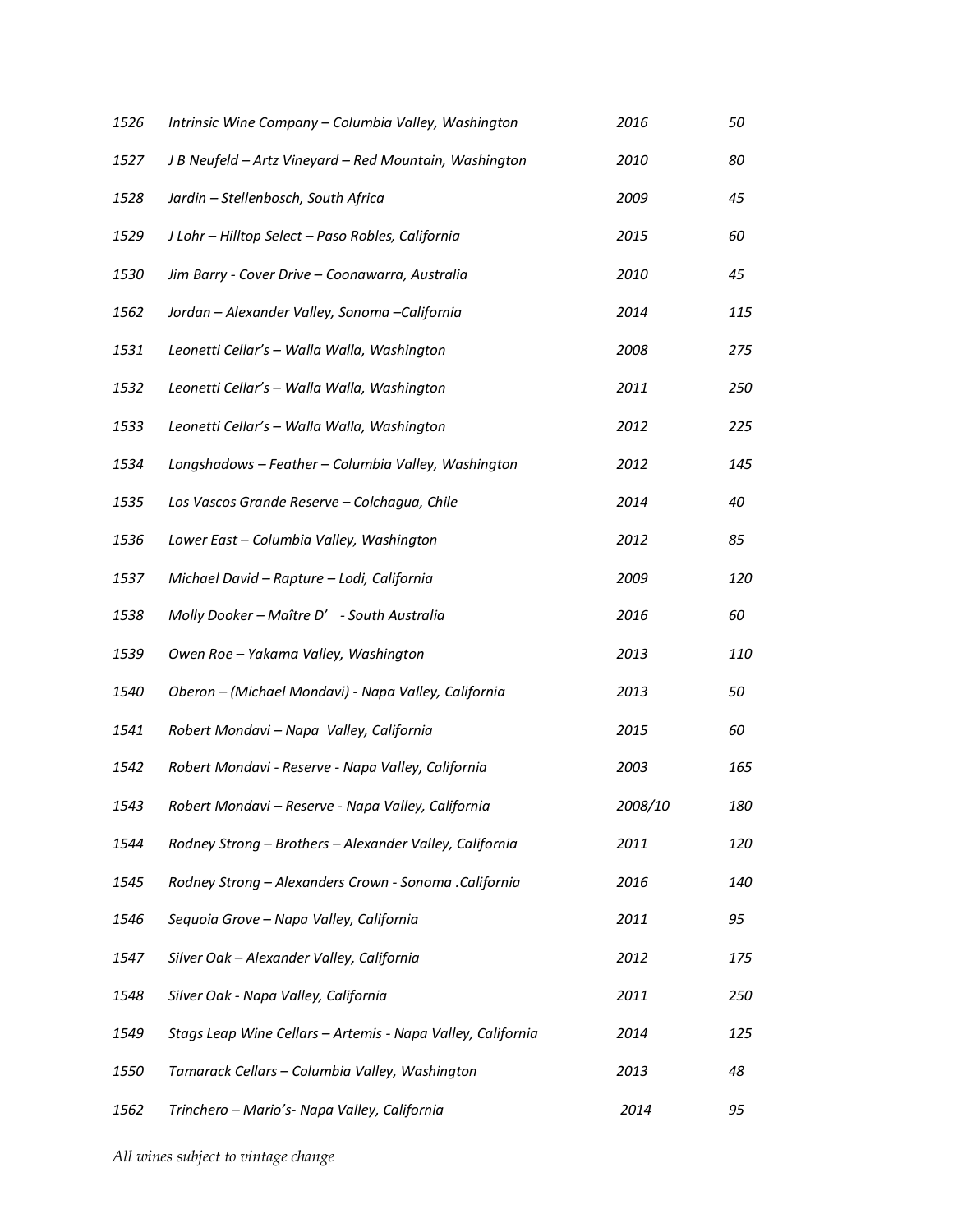| 1552 | Villa Montefiori – Valle De Guadalupe – Baja, California      | 2009 | 55  |
|------|---------------------------------------------------------------|------|-----|
| 1554 | Woodward Canyon - Columbia Valley, Washington - Artist Series | 2004 | 180 |
| 1555 | Woodward Canyon - Columbia Valley, Washington - Artist Series | 2005 | 175 |
| 1556 | Woodward Canyon - Walla Walla, Washington - Artist Series #15 | 2006 | 170 |
| 1557 | Woodward Canyon - Walla Walla, Washington - Artist Series #17 | 2008 | 165 |

#### *Bordeaux*

| 1601 | Chateau De Chantegrive – Graves                             | 2010 | 60         |
|------|-------------------------------------------------------------|------|------------|
| 1602 | Chat Cos D'Estournel – Deuxieme Cru – St Estephe            | 2005 | 625        |
| 1603 | Chateau Lanessan – Haut Medoc                               | 2008 | 85         |
| 1604 | Chateau Kirwan – Troisiemes Cru – Margaux                   | 2009 | 125        |
| 1605 | Chateau Lynch Bages $-5$ <sup>th</sup> Growth $-$ Pauillac, | 1989 | 450        |
| 1606 | Chateau Mouton Rothchild – Premier Cru – Pauillac           | 2003 | 1100       |
| 1607 | Chateau de Pez – St Estephe,                                | 2008 | 150        |
| 1608 | Chateau Simard – St Emilion                                 | 2004 | 110        |
| 1609 | Chateau Fonbadet - Pauilac                                  | 2013 | <i>110</i> |

# *Red Blends*

| 1701 | Baer Winery – Arctos – Columbia Valley, Washington | 2009 | <i>100</i> |
|------|----------------------------------------------------|------|------------|
| 1702 | Baer Winery – Ursa - Columbia Valley, Washington   | 2010 | 90         |
| 1703 | Betz – Clos de Betz - Columbia Valley, Washington  | 2010 | 150        |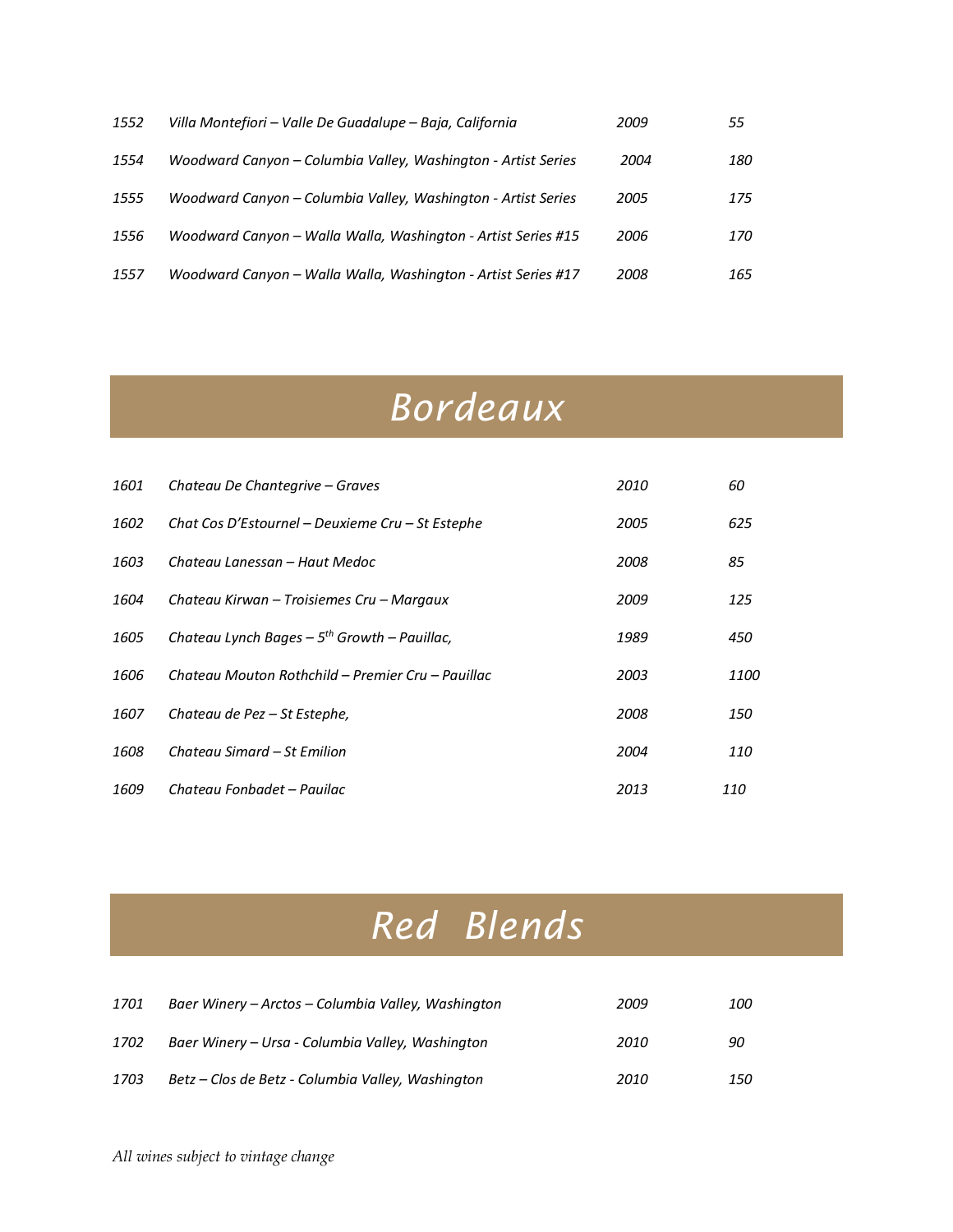| 1704 | Betz - Pere de Famila - Columbia Valley, Washington             | 2010       | 175 |
|------|-----------------------------------------------------------------|------------|-----|
| 1705 | Buty 0 Rediviva - Horse Heaven Hills, Washington                | 2009       | 110 |
| 1706 | Cadence - Ciel Du Cheval - Red Mountain, Washington             | 2010       | 125 |
| 1708 | Caymus - Conundrum - Napa Valley, California                    | 2015       | 50  |
| 1709 | Chateau St Michelle -Artist Series -Columbia Valley, Washington | 2010       | 85  |
| 1742 | Col Solare - Shining Hill- Red Mountain, Washington             | 2015       | 75  |
| 1710 | Columbia Crest - Walter Clore - Columbia Valley, Washington     | 2010       | 70  |
| 1711 | Craggy Range - Te Kahu - Red Blend - Hawkes Bay, New Zealand    | 2011       | 50  |
| 1712 | DeLille - D2 - Columbia Valley, Washington                      | 2012       | 90  |
| 1714 | Efeste' - Final Final - Columbia Valley, Washington             | 2013       | 62  |
| 1716 | Fidelitas - Boushey Vineyards - Red Mountain, Washington        | 2010       | 85  |
| 1718 | Figgin Family - Red Wine - Walla Walla, Washington              | 2011       | 175 |
| 1719 | Force Majeure - Collaboration IV - Red Mountain, Washington     | 2009       | 90  |
| 1720 | Guardian - The Wanted - Stillwater Creek, Washington            | 2010       | 85  |
| 1721 | Guardian - Chalk Line - Columbia Valley, Washington             | 2011       | 85  |
| 1722 | Intrinsic - Cab Franc/Malbec - Columbia Valley, Washington      | 2016       | 50  |
| 1723 | J M Cellars - Margaret Vineyards - Walla Walla, Washington      | 2015       | 60  |
| 1724 | Justin - Justification - Paso Robles, California                | 2013       | 100 |
| 1725 | L'Ecole No. 41 – Apogee – Pepper Bridge, Washington             | 2012       | 120 |
| 1726 | L'Ecole No. 41 – Perigee – Walla Walla, Washington              | 2011       | 120 |
| 1727 | Leonetti Cellar's - Reserve - Walla Walla, Washington           | 2009       | 375 |
| 1728 | Leonetti Cellar's - Reserve - Walla Walla, Washington           | 2011/12/13 | 300 |
| 1729 | Longshadows - Chester Kidder - Columbia Valley, Washington      | 2012       | 145 |
| 1730 | Longshadows - Saggi - Columbia Valley, Washington               | 2009       | 135 |
| 1731 | Longshadows - Pirouette - Columbia Valley, Washington           | 2010       | 135 |
| 1732 | Meerlust - Rubicon - Stellenbosch, South Africa                 | 2016       | 65  |
| 1733 | Mullan Road Cellars - Columbia Valley, Washington               | 2013       | 95  |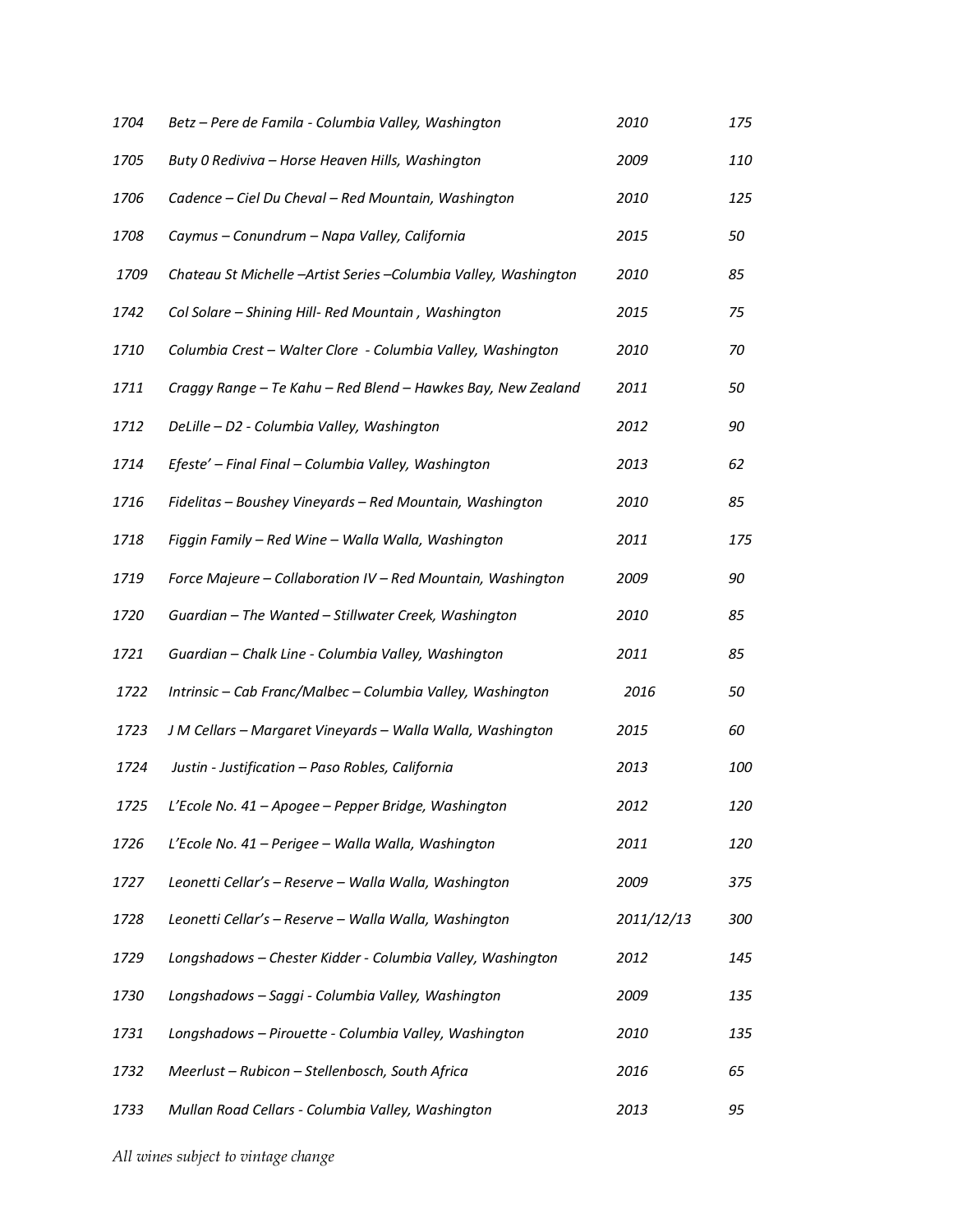| 1734 | Nine Hats - Red Blend - Columbia Valley, Washington               | 2015 | 58  |
|------|-------------------------------------------------------------------|------|-----|
| 1735 | Orin Swift-Abstract – Napa Valley , California                    | 2015 | 75  |
| 1736 | Opus One - Mondavi/Rothschild - Napa Valley, California           | 2010 | 400 |
| 1737 | Providence Vineyards – Matakana – Northland, New Zealand          | 2000 | 225 |
| 1738 | Spring Valley – Uriah – Walla Walla, Washington                   | 2014 | 80  |
| 1739 | Stags Leap Wine Cellars – Hands of Time – Napa Valley, California | 2015 | 64  |

## *The Rhone*

| 1801 | Chat Mount Redon - Cote Du Rhone - Southern Rhone        | 2011 | 75  |
|------|----------------------------------------------------------|------|-----|
| 1802 | Chat Vieux Telegraphe - Le Crau - Chateauneuf du Pape    | 2009 | 155 |
| 1803 | Chat Vieux Telegramme - Chateauneuf du Pape              | 2011 | 95  |
| 1804 | Chat de Saint Cosme - Gigondas - S. Rhone                | 2011 | 90  |
| 1805 | Chat de Saint Cosme - Chateauneuf du Pape                | 2010 | 120 |
| 1806 | Chat La Nerthe - Clos de Beauvenir - Chateauneuf du Pape | 2009 | 210 |
| 1807 | Chat La Roque - Pic Saint Loup- Languedoc                | 2015 | 45  |
| 1808 | Domaine Brunely - Vacqueyras - S. Rhone                  | 2012 | 55  |
| 1809 | Domaine Clape - Renaissance - Cornas - N. Rhone          | 2010 | 120 |
| 1810 | Domaine Durand - Empreintes - Cornas - N. Rhone          | 2010 | 70  |
| 1811 | Domaine Durban - Beaumes - De-Venice, S. Rhone           | 2009 | 50  |
| 1812 | Domaine Tempier - Bandol - S. Rhone                      | 2006 | 85  |
| 1813 | Emmanual Darnard - Crozes Hermitage - N. Rhone           | 2011 | 70  |
| 1814 | Emmanual Darnard - Saint Joseph - N. Rhone               | 2011 | 70  |
| 1815 | Domaine Du Pegau - Chateauneuf du Pape                   | 2010 | 140 |
| 1816 | E. Guigal - Crozes Hermitage - N. Rhone                  | 2010 | 56  |
| 1817 | E. Guigal - Cotes du Rhone - N. Rhone                    | 2011 | 35  |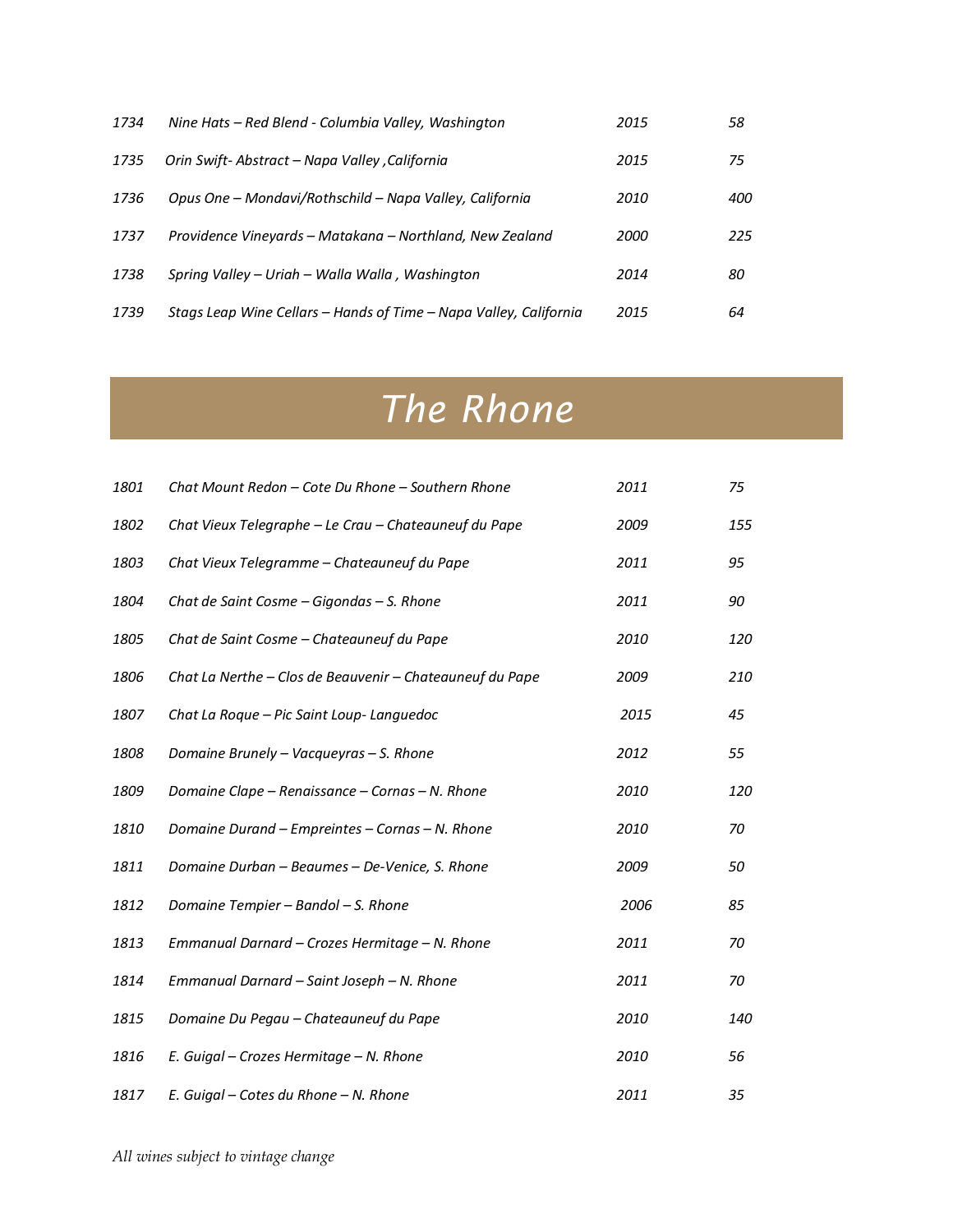| 1818 | R. Rostaing – La Landonne – N. Rhone             | 2003 | 150        |
|------|--------------------------------------------------|------|------------|
| 1819 | Les Granieres de la Nerthe – Chateauneuf du Pape | 2010 | <i>100</i> |
| 1820 | Shatter – Grenache – Joel Gott - Maury , France  | 2016 | 45         |

## *Syrah- Shiraz and Rhone Blends*

| 1901 | Bergevin Lane Vineyards - The Princess - Walla Walla, Washington | 2010 | 85  |
|------|------------------------------------------------------------------|------|-----|
| 1902 | Betz Family Winery - La Serenne - Red Mountain, Washington       | 2012 | 120 |
| 1903 | Betz Family Winery - La Cote Rousse - Red Mountain, Washington   | 2012 | 125 |
| 1904 | Buty - Rediviva of the Stones - Walla Walla, Washington          | 2010 | 100 |
| 1905 | Clarendon Hills - Syrah - McClaren Vale, Australia               | 2004 | 150 |
| 1907 | Dunham - Syrah - Columbia Valley, Washington                     | 2011 | 73  |
| 1908 | Fess Parker - Syrah - Santa Barbara, California                  | 2013 | 46  |
| 1909 | Force Majeure - Syrah - Red Mountain, Washington                 | 2011 | 105 |
| 1910 | Guardian Cellars - The Informant - Wahluke Slope, Washington     | 2011 | 80  |
| 1912 | Gramercy Cellars - Syrah - Columbia Valley, Washington           | 2011 | 110 |
| 1913 | Gramercy Cellars - The Third Man - Columbia Cellars              | 2010 | 88  |
| 1930 | L'Ecole #41 - Columbia Valley, Washington                        | 2010 | 60  |
| 1931 | La Chantrelle - Syrah - Wahluke Slope, Washington                | 2012 | 87  |
| 1932 | Longshadows - Sequel - Syrah - Columbia Valley, Washington       | 2014 | 135 |
| 1933 | Molly Dooker - Carnival Of Love - McClaren Vale, Australia       | 2009 | 210 |
| 1934 | Molly Dooker - The Boxer - McClaren Vale, Australia              | 2016 | 55  |
| 1935 | Molly Dooker - Enchanted Path - McClaren Vale, Australia         | 2011 | 225 |
| 1936 | Molly Dooker - Velvet Glove - McClaren Vale, Australia           | 2009 | 300 |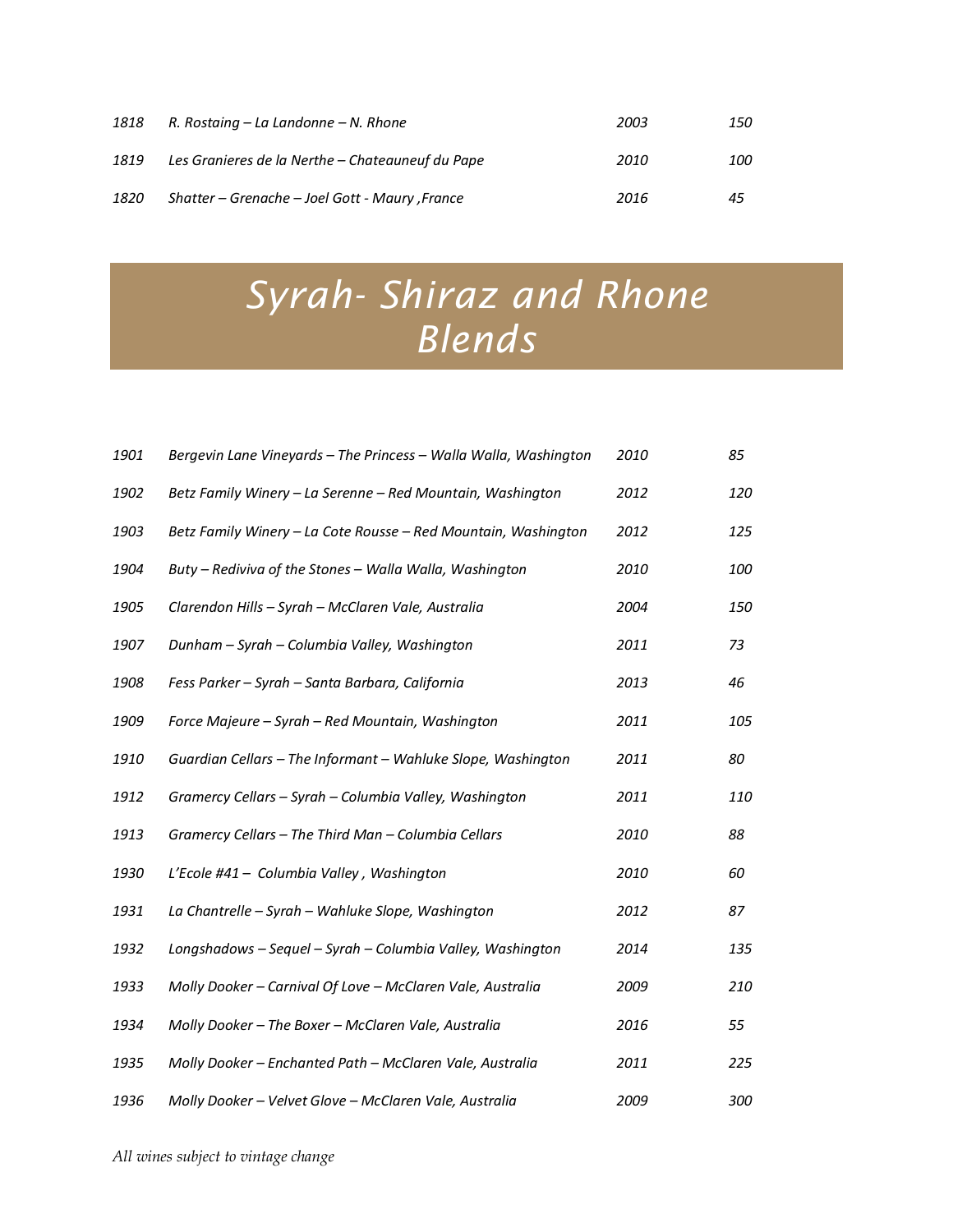| 1937 | Owen Roe – Syrah – Ex Umbris – Willamette Valley, Washington | 2015       | 65  |
|------|--------------------------------------------------------------|------------|-----|
| 1938 | Penfolds – RWT – Shiraz – Barossa Valley, Australia          | 2008       | 250 |
| 1939 | Penfolds – Bin 95 – Grange – Barossa Valley, Australia       | 2004/05/06 | 700 |
| 1940 | Reynvaan Vineyards – On the Rocks– Walla Walla, Washington   | 2010       | 125 |
| 1941 | Robert Ramsey – Syrah – Horse Heaven Hills, Washington       | 2012       | 66  |
| 1942 | Stephenson Cellars – Columbia Valley, Washington             | 2008       | 75  |

# *Zinfandel*

| 2002 | Decoy - (Duckhorn) - Sonoma, California                          | 2015 | 45  |
|------|------------------------------------------------------------------|------|-----|
| 2003 | Michael David - Earthquake - Lodi, California                    | 2013 | 48  |
| 2004 | Frogs Leap- Napa Valley, California                              | 2014 | 63  |
| 2005 | Klinker Brick- Old Ghost- Lodi, California                       | 2014 | 84  |
| 2006 | Moss on the Roxx-Ancient Vines - Lodi, California                | 2011 | 63  |
| 2016 | Mount Peak - Rattlesnake- Sonoma, California                     | 2014 | 84  |
| 2007 | Paraduxx- (Duckhorn)-Zin Blend- Napa Valley, California          | 2012 | 95  |
| 2015 | Orin Swift- Eight Years in the Desert -Napa Valley, California   | 2017 | 130 |
| 2008 | Orin Swift - The Prisoner - Zin Blend- Napa Valley, California   | 2014 | 90  |
| 2009 | Ravenswood- Old Vine- Sonoma, California                         | 2013 | 75  |
| 2010 | Ravenswood - Teldeshi - Sonoma , California                      | 2012 | 75  |
| 2011 | Ridge-Three Valleys-Sonoma, California                           | 2011 | 55  |
| 2012 | Robert Biale Vineyards - Black Chicken - Napa Valley, California | 2012 | 90  |
| 2013 | Rombauer - Napa Valley, California                               | 2015 | 70  |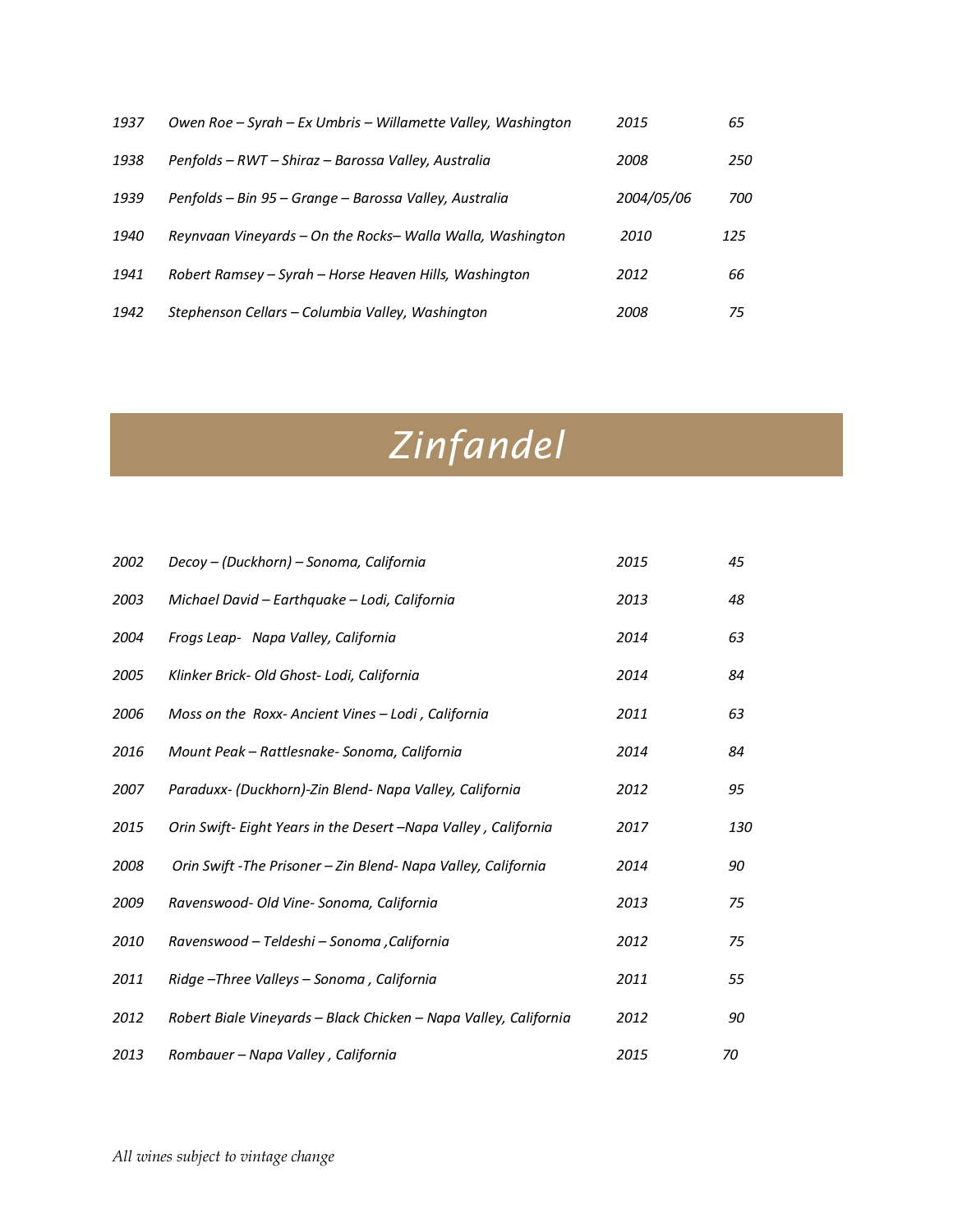## *Italian*

| 2101 | Aldone – Tere del Marchesale – Fattora- Tuscany                | 2003 | 225 |
|------|----------------------------------------------------------------|------|-----|
| 2102 | Altesino- Brunello di Montalcino- Tuscany                      | 2009 | 148 |
| 2103 | Banfi - Chianti Classico Reserve - Tuscany                     | 2014 | 48  |
| 2104 | Cerretto - Barbaresco - Piedmont                               | 2012 | 95  |
| 2105 | Cesari - Mara- Valpolicella Ripasso Superiore - Veneto         | 2013 | 50  |
| 2106 | Corta Alla Flora - Riserva - Vin Noble Montepulciano - Tuscany | 2012 | 60  |
| 2107 | Elio Grasso - Barolo Ginestra Casa Mate - Piedmont             | 2007 | 150 |
| 2108 | Felsina - Chianti- Colli Sensi - Tuscany                       | 2010 | 65  |
| 2109 | Felsina - Fontalloro - Tuscany                                 | 2008 | 80  |
| 2124 | La Braccesca-Bramasole-Super Tuscan(Syrah) Tuscany             | 2009 | 100 |
| 2110 | Marticcia - Brunello di Montalcino - Tuscany                   | 2009 | 95  |
| 2111 | Masi-Costasera-Amarone Classico-Piedmont                       | 2011 | 135 |
| 2112 | Mazzei - Phillip - Super Tuscan - Tuscany                      | 2008 | 99  |
| 2113 | Paolo Scavino - Barolo - Piedmont                              | 2010 | 110 |
| 2114 | Pio Cesare- Brolo - Piedmont                                   | 2010 | 120 |
| 2115 | Poggio Antica - Rosso Montalcino - Tuscany                     | 2009 | 80  |
| 2116 | Poggio Antica - Brunello Mantalcino - Tuscany                  | 2005 | 95  |
| 2117 | Renato Ratti - Marcenasco - Barolo - Piedmont                  | 2011 | 95  |
| 2118 | Rocca delle Macie- Roccato - Super Tuscan - Tuscany            | 2010 | 110 |
| 2119 | Sassetti Livio - Brunello di Montalcino - Tuscany              | 2008 | 150 |
| 2120 | Sori Paitin - Barbaresco - Piedmont                            | 2009 | 90  |
| 2121 | Tedeschi - Amarone - Piedmont                                  | 2011 | 120 |
| 2122 | Valle Dell'Acate - Vittoria Frappato - Sicilia                 | 2012 | 50  |
| 1223 | Vietti - Barbera D'Alba Tre Vigne- Piedmont                    | 2014 | 56  |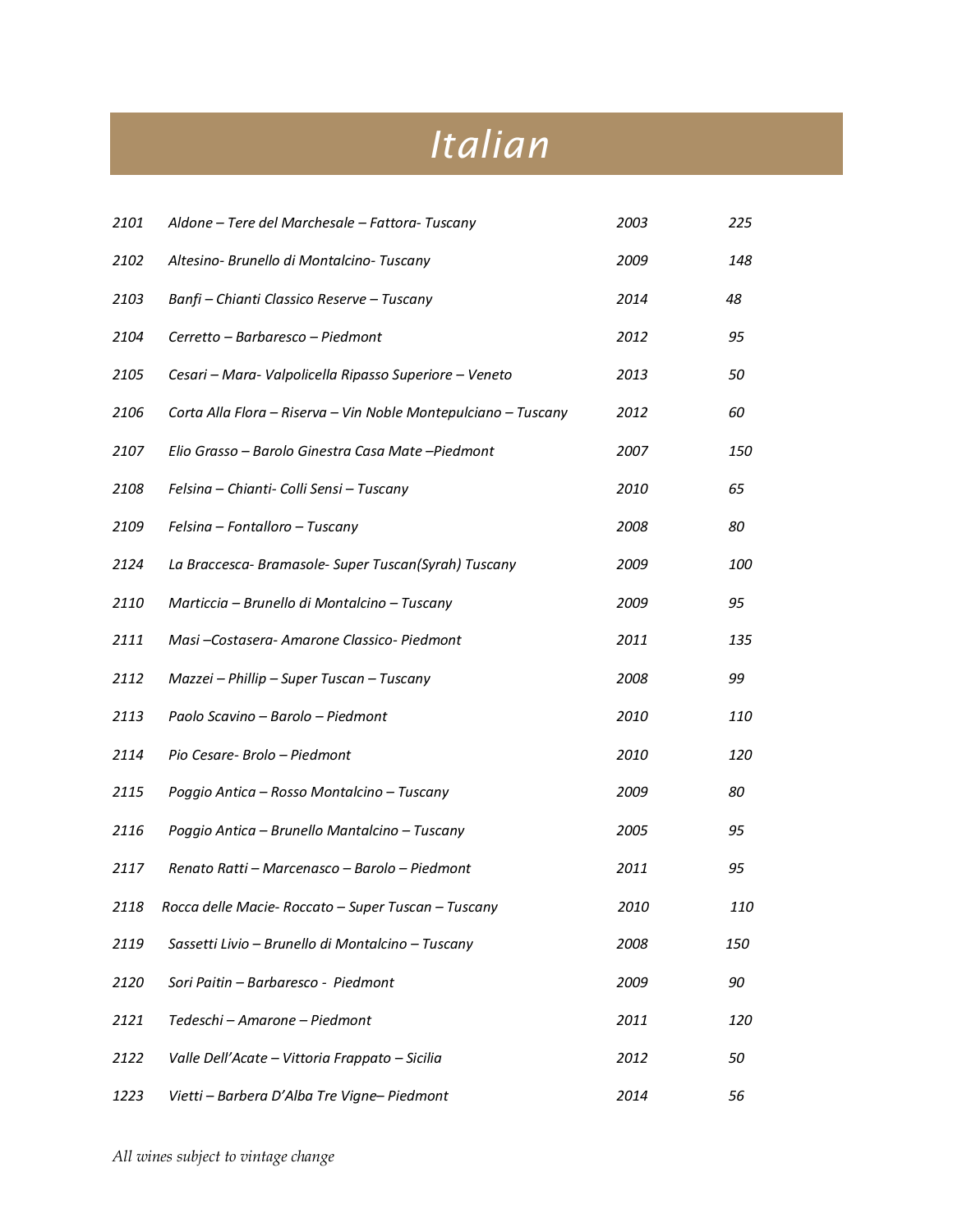## *Spain*

| 2201 | Alto Moncayo – Veraton- Garnacha                | 2013 | 65         |
|------|-------------------------------------------------|------|------------|
| 2201 | Barinas - Monastrell - Jumilla                  | 2009 | 40         |
| 2203 | Bellmunt -Vi de Vila - Priorat                  | 2010 | 60         |
| 2204 | Clos Mogador - Priorat                          | 2001 | 120        |
| 2205 | Cune – Consecha – Reserva – Rioja               | 2009 | 70         |
| 2206 | Imperial Rioja – Gran Reserva – Rioja           | 2005 | 175        |
| 2207 | Las Rocas - Granacha - San Alejandro Castano    | 2013 | 32         |
| 2208 | Mas Doix - Costers Vinyes Velles - Priorat      | 2005 | 140        |
| 2209 | Remelluri – Reserva – Rioja                     | 2010 | 80         |
| 2210 | Sofros - Vandimia - Tinto Toro                  | 2010 | 70         |
| 2211 | Torres – Celeste – Crianza – Ribera del Duero   | 2012 | 45         |
| 2214 | Torres-Ibericos - Reserva- Rioja                | 2012 | 50         |
| 2212 | Torres – Salmos – Priorat                       | 2013 | 75         |
| 2215 | R.Lopez Heredia - Vina Bosconia – Rioja Reserva | 2005 | 75         |
| 2213 | R.Lopez Heredia - Vina Tondonia – Rioja Reserva | 2002 | <i>150</i> |

## *Portugal*

| 2215 | Mouchao – Alentejano – Douro        | 2007 | 90 |
|------|-------------------------------------|------|----|
| 2216 | Ramos Pinto – Duas Quinta – Douro   | 2009 | 75 |
| 2217 | Quinta Da Romaneira - Tinto - Douro | 2011 | 60 |